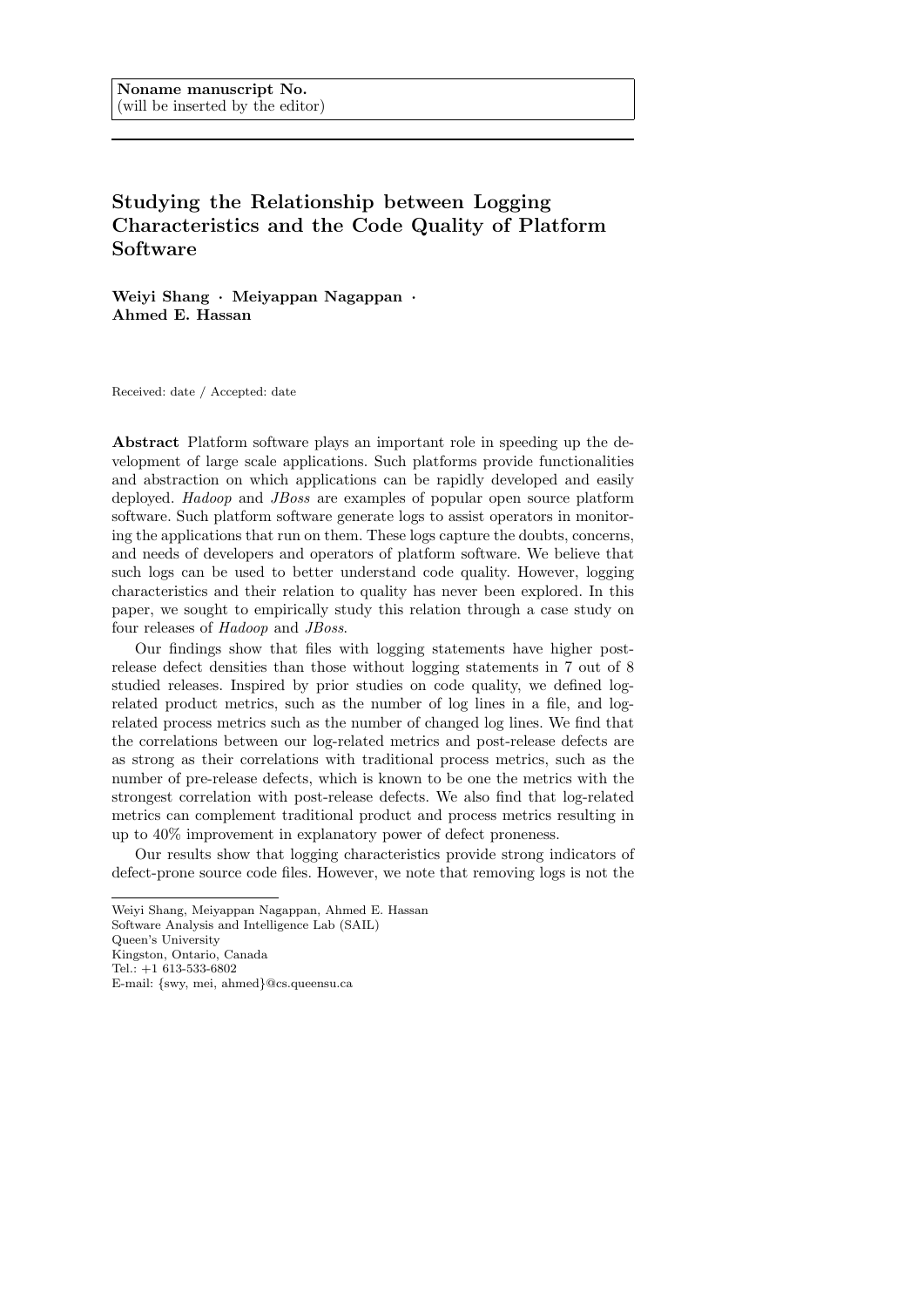answer to better code quality. Instead, our results show that it might be the case that developers often relay their concerns about a piece of code through logs. Hence, code quality improvement efforts (e.g., testing and inspection) should focus more on the source code files with large amounts of logs or with large amounts of log churn.

Keywords Mining software repositories · Software logs · Software quality

### 1 Introduction

Large platform software provides an infrastructure for a large number of applications to run over it. Hadoop and JBoss are examples of popular open source platform software. Such software relies heavily on logs to monitor the execution of the applications running on top of it. These logs are generated at run-time by logging statements in the source code. Generating logs during the execution plays an essential role in field debugging and support activities. These logs are not only for the convenience of developers and operators, but has already become part of legal requirements. For example, the Sarbanes-Oxley Act of 2002 [5] stipulates that the execution of telecommunication and financial applications must be logged. Although logs are widely used in practice, and their importance has been well-identified in prior software engineering research [18, 53, 63], logs have not yet been fully leveraged by empirical software engineering researchers to study code quality.

We believe that logs capture developers' concerns and doubts about the code. Developers tend to embed more logging statements to track the run-time behaviour of complex and critical points of code. For example, one developer commented on a bug report (HADOOP-2490<sup>1</sup>) of  $Hadoop$ , as follows: "...add some debug output ... so can get more info on why TestScanner2 hangs on cluster startup."

Logs also contain rich knowledge from the field. Operators of platform software often need to track information that is relevant from an operational point of view. For example, a user of Hadoop submitted a bug report (HADOOP-1034 <sup>2</sup> ) complaining about the limited amount of logging. In the description of the bug report, the user mentions, "Only IOException is catched and logged (in warn). Every Throwable should be logged in error".

To meet this need for run-time information, developers and operators record note-worthy system events, including domain-level and implementationlevel events in the logs. In many cases, logs are expected to be leveraged for fixing issues, with additional analyses and diagnoses. Therefore the inclusion of more logs in a source code file by a developer could be an indicator that this particular piece of source code is more critical. Hence, there could be a direct link between logging characteristics and code quality. However, except for individual experiences and observations, there are no empirical studies that

<sup>1</sup> https://issues.apache.org/jira/browse/HADOOP-2490 last checked on May 2013.

 $^2\,$  https://issues.apache.org/jira/browse/HADOOP-1034 last checked on May 2013.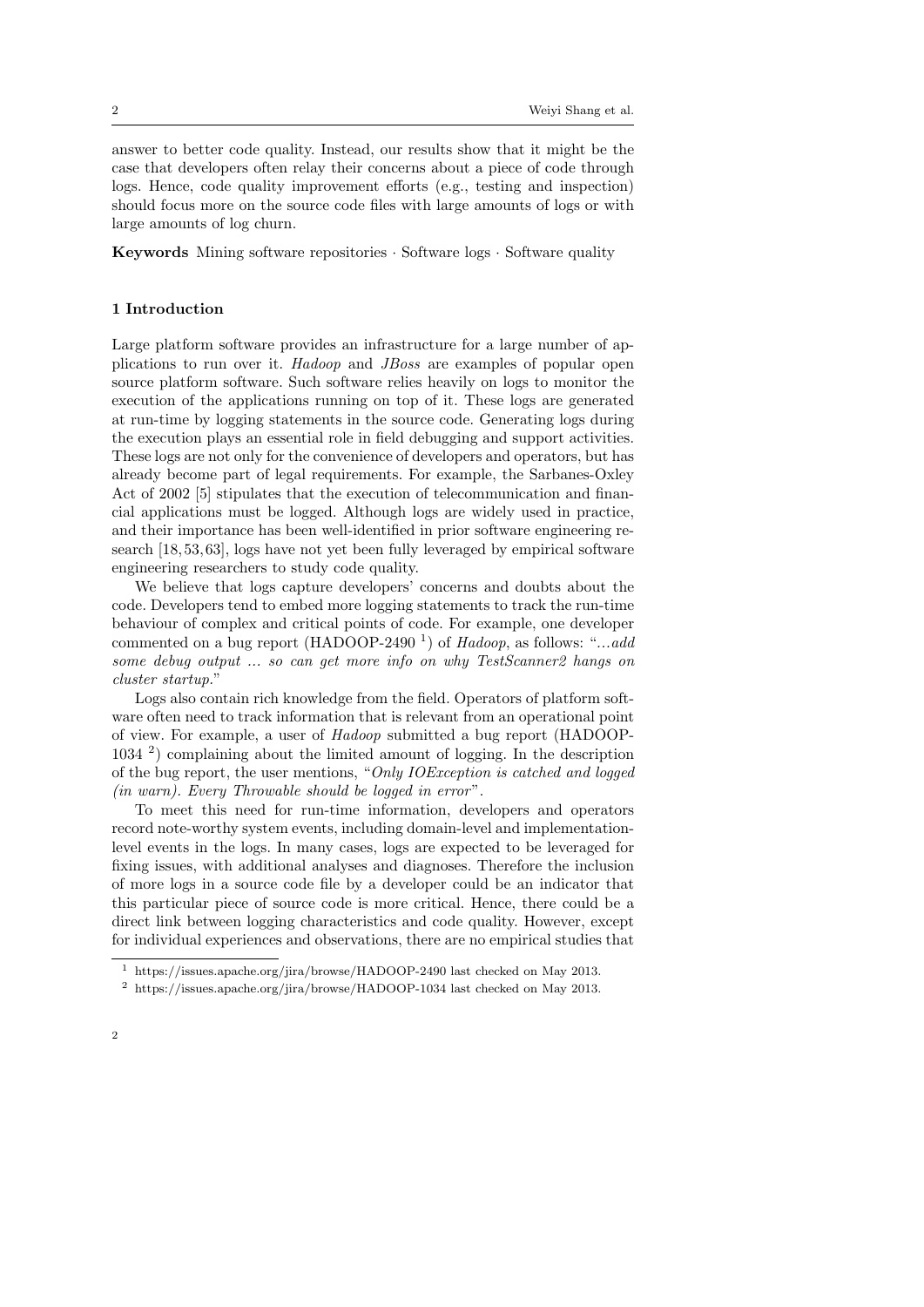3

attempt to understand the relationship between logs and code quality. In this paper we seek to study the relationship between the characteristic of logs, such as log density and log churn, and code quality, especially for large platform software. We use post-release defects as a measurement of code quality since it is one of the most important and widely studied aspects of it [56]. In order to study this relationship, we perform a case study on four releases of Hadoop and four releases of JBoss. In particular, we aim to answer the following research questions:

# RQ1: Are source code files with logging statements more defectprone?

We find that source code files (i.e., files) with logging statements have higher average post-release defect densities than those without logging statements in 7 out of 8 studied releases. We also find positive correlations between our log-related metrics and post-release defects. In 7 out of 8 releases, the largest correlations between log-related metrics and post-release defects are larger or same as the correlation between post-release defects and pre-release defects, which prior studies have shown to have the highest correlation to postrelease defects. The correlation between average log churn (number of change log statements in a commit) and post-release defects is the largest among our log-related metrics. Such correlation provides support to our intuition about the developers' tendency to add more logs in the source code files that they feel are more defect-prone than others.

# RQ2: Can log-related metrics help in explaining post-release defects?

We find that our log-related metrics provide up to  $40\%$  improvement over traditional product and process metrics in explaining post-release defects (i.e., explanatory power).

This paper is the first work to establish an empirical link between logs and defects. We observe positive correlation between logging characteristics and post-release defects in all studied releases. Therefore, practitioners should allocate more effort on source code files with more logs or log churn. However, such positive correlations do not imply that logs are harmful or that they should be removed. For instance, prior research has shown that files with high churn are more defect prone [41,42]. Such studies do not imply that we should not change files. Instead, our study along with prior studies provide indicators to flag high-risk files that should be carefully examined (tested and/or reviewed) prior to release in order to avoid post-release defects.

The rest of this paper is organized as follows: Section 2 presents a qualitative study to motivate this paper. Section 3 presents the background and related research for this paper. Section 4 presents our new log-related metrics. Section 5 presents the design and data preparation steps for our case study. Section 6 presents the results of our case study and details the answers to our research questions. Section 7 discusses the threats to validity of our study. Finally, Section 8 concludes the paper.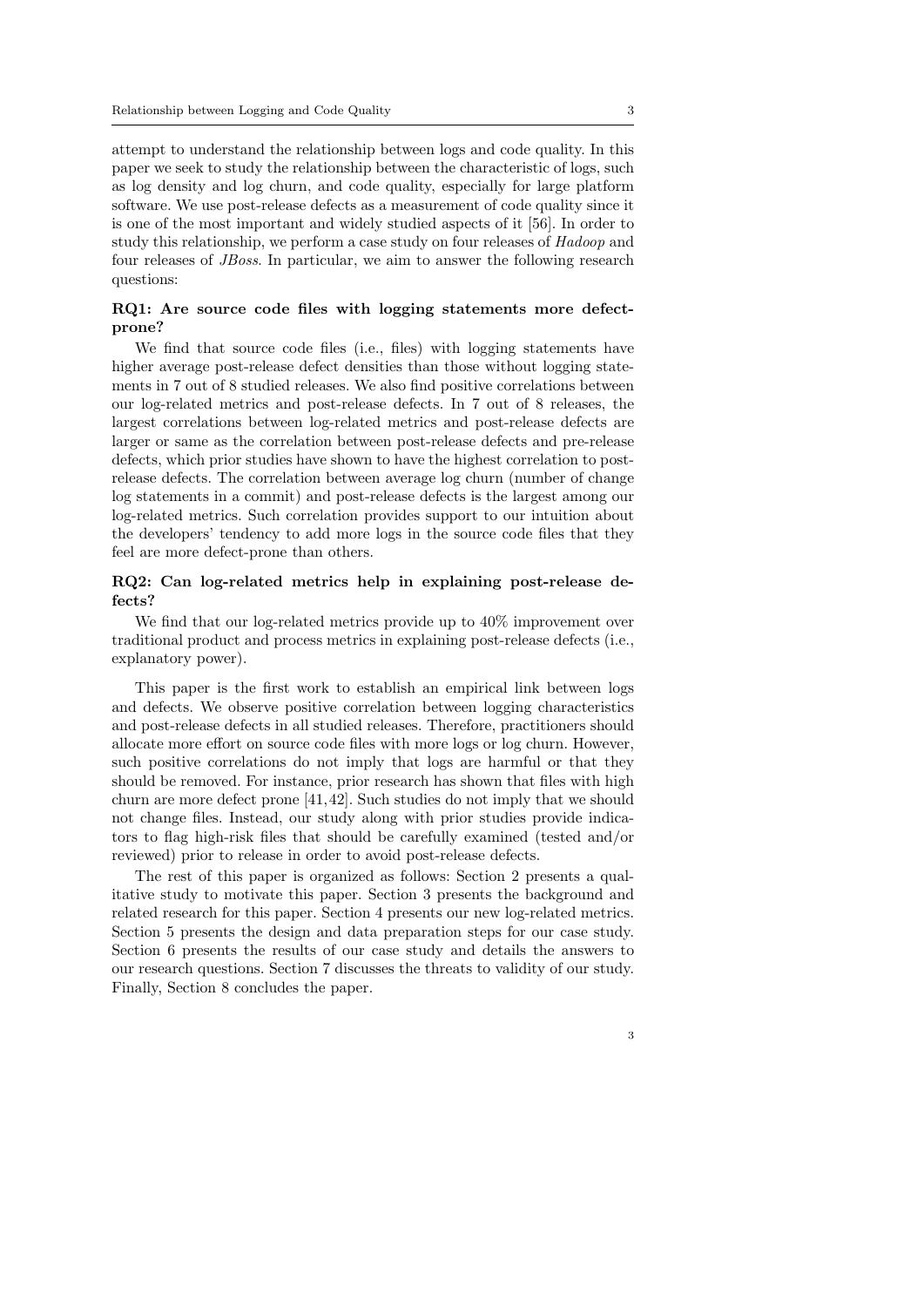## 2 Motivating Study

In order to better understand how developers make use of logs, we performed a qualitative study. We first collected all commits that had logging statement changes in Hadoop release 0.16.0 to release 0.19.0 and JBoss release 3.0 to release 4.2. We then selected a 5% random sample (280 commits for Hadoop and 420 commits for JBoss) from all the collected commits with logging statement changes. Once we extracted the commit messages from the sample commits, we follow an iterative process similar to the one from Seaman  $et \ al.$  [51] to identify the reasons that developers change the logging statements in source code, until we could not find any new reasons. We identified four reasons using this process and their distributions are reported in Table 1. These four reasons are described below:

- Field debugging: Developers often use logs to diagnose run-time or field defects. For example, the commit message of revision 954705 of Hadoop says: "Region Server should never abort without an informative log message". Looking through the source code, we observed that the Region Server would abort without any logs. In this revision, the developer added logging statements to output the reason for aborting. Developers also change logging statements when they need logs to diagnose pre-release defects. For example, the commit message of revision 636972 of Hadoop says: "Improve the log message: last night I saw an instance of this message: *i.e.* we asked to sleep 3 seconds but we slept  $\langle 30 \text{ seconds} \rangle$ .
- Change of feature: Developers add and change logs when they change features. For example, in revision 697068 of Hadoop, developer added a new "KILLED" status for the job status of Hadoop jobs and adapted the logs for the new job status. Changing logs due the change of feature is the most common reason for log churn.
- Inaccurate logging level: Developers sometimes change logging levels because of an inaccurate logging level. For example, developers of JBoss changed the logging level at revision  $29449$  with the commit message "Resolves (JBAS-1571) Logging of cluster rpc method exceptions at warn level is incorrect.". The discussion of the issue report " $JBAS-1571$ " shows that the developers considered the logged exception as a normal behaviour of the system and the logging level was changed from "warn" to "trace".
- Logs that are not required: Developers often think that logs used for debugging are redundant after the defect is fixed and they remove logs after using them for debugging. For example, the commit message of revision 612025 of Hadoop says: "Remove chatty debug logging from 2443 patch".

Our motivating study shows that developers change logs for many reasons, such as debugging a feature in the field or when they are confident about a feature. Hence, we believe there is value in empirically studying the relationship between logging characteristics and code quality.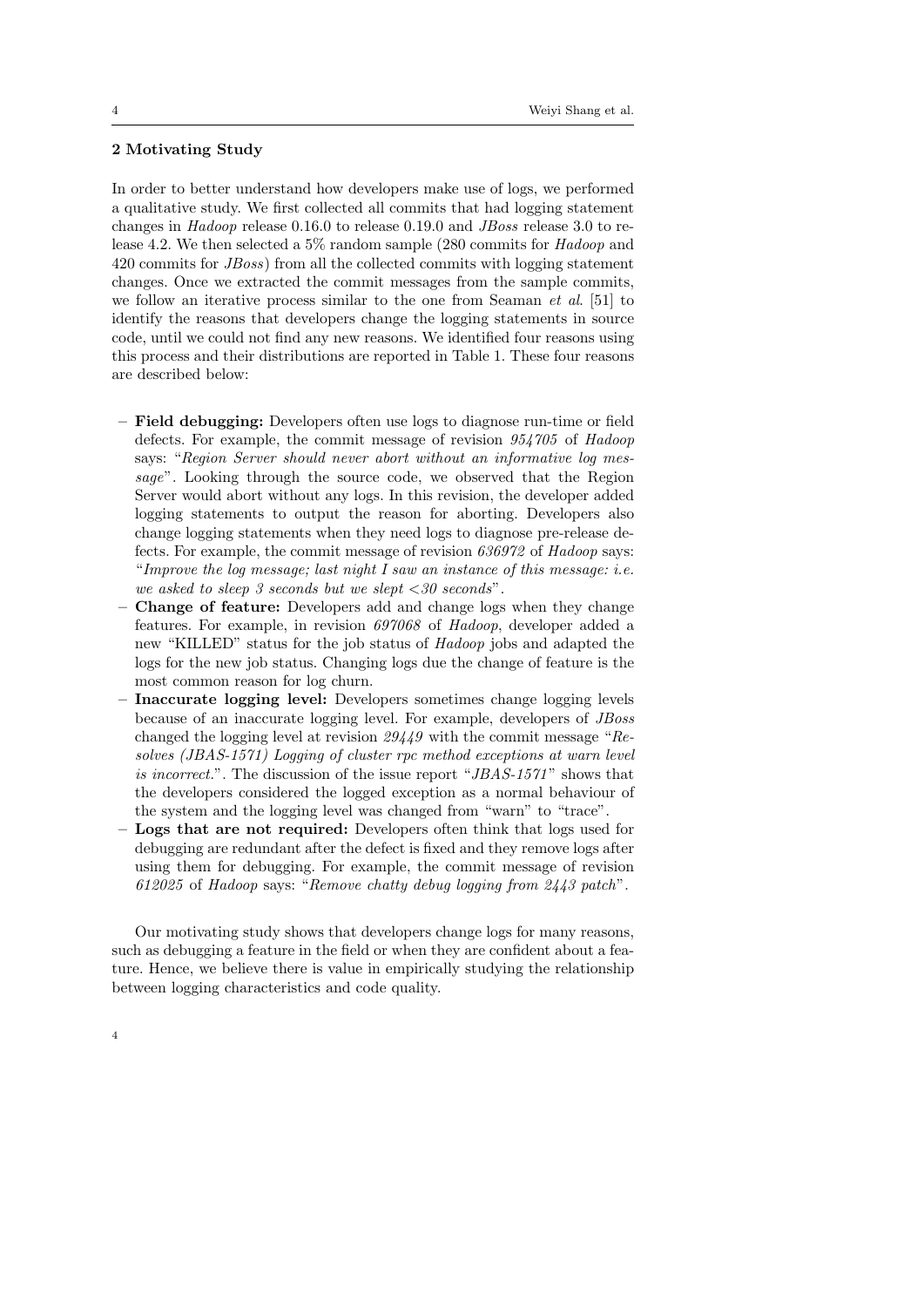Table 1 Distribution of log churns reasons

|                            | Hadoop | <b>JBoss</b> |
|----------------------------|--------|--------------|
| Field debugging            | $32\%$ | $16\%$       |
| Change of feature          | 59%    | 75%          |
| Inaccurate logging level   | $0\%$  | 7%           |
| Logs that are not required | q%     | 2%           |

#### 3 Background and Related Work

We now describe prior research that is related to this paper. We focus on prior work along two dimensions: 1) log analysis and 2) software defect modeling.

## 3.1 Log Analysis

In the research area of computer systems, logs are extensively used to detect system anomalies and performance issues. Xu et al. [62] created features based on the constant and variable parts of log messages and applied Principal Component Analysis (PCA) to detect abnormal behaviours. Tan et al. introduced SALSA, an approach to automatically analyze logs from distributed computing platforms for constructing and detecting anomalies in state-machine views of the execution of a system across machines [60].

Yuan *et al.* [64] propose a tool named *Log Enhancer*, which automatically adds more context to log lines. Recent work by Beschastnikh et al. [8] designed an automated tool that infers execution models from logs. The models can be used by developers to verify and diagnose bugs. Jiang *et al.* design log analysis techniques to assist in identifying functional anomalies and performance degradations during load tests  $[31,32]$ . Jiang *et al.* [30] study the characteristic of customer problem troubleshooting by the use of storage system logs. They observed that the customer problems with attached logs were resolved sooner than those without logs.

A workshop named "Managing Large-Scale Systems via the Analysis of System Logs and the Application of Machine Learning Techniques"<sup>3</sup> is organized every year. One of the problems that the workshop aims to address is leveraging the analysis of system logs to assist in managing large software systems.

The existing research of log analysis demonstrates the wide use of logs in software development and operation. However, in the aforementioned research, the researchers look at the logs collected at run time, whereas in our paper we look at the logging code present in the source code in order to establish an empirical link between logging characteristics and code quality. Therefore, the wide usage of logs in software and the lack of sufficient research motivates us to study the relationship between logging characteristics and code quality in this paper.

 $^3\,$  http://sosp2011.gsd.inesc-id.pt/workshops/slaml, last checked on December 2012.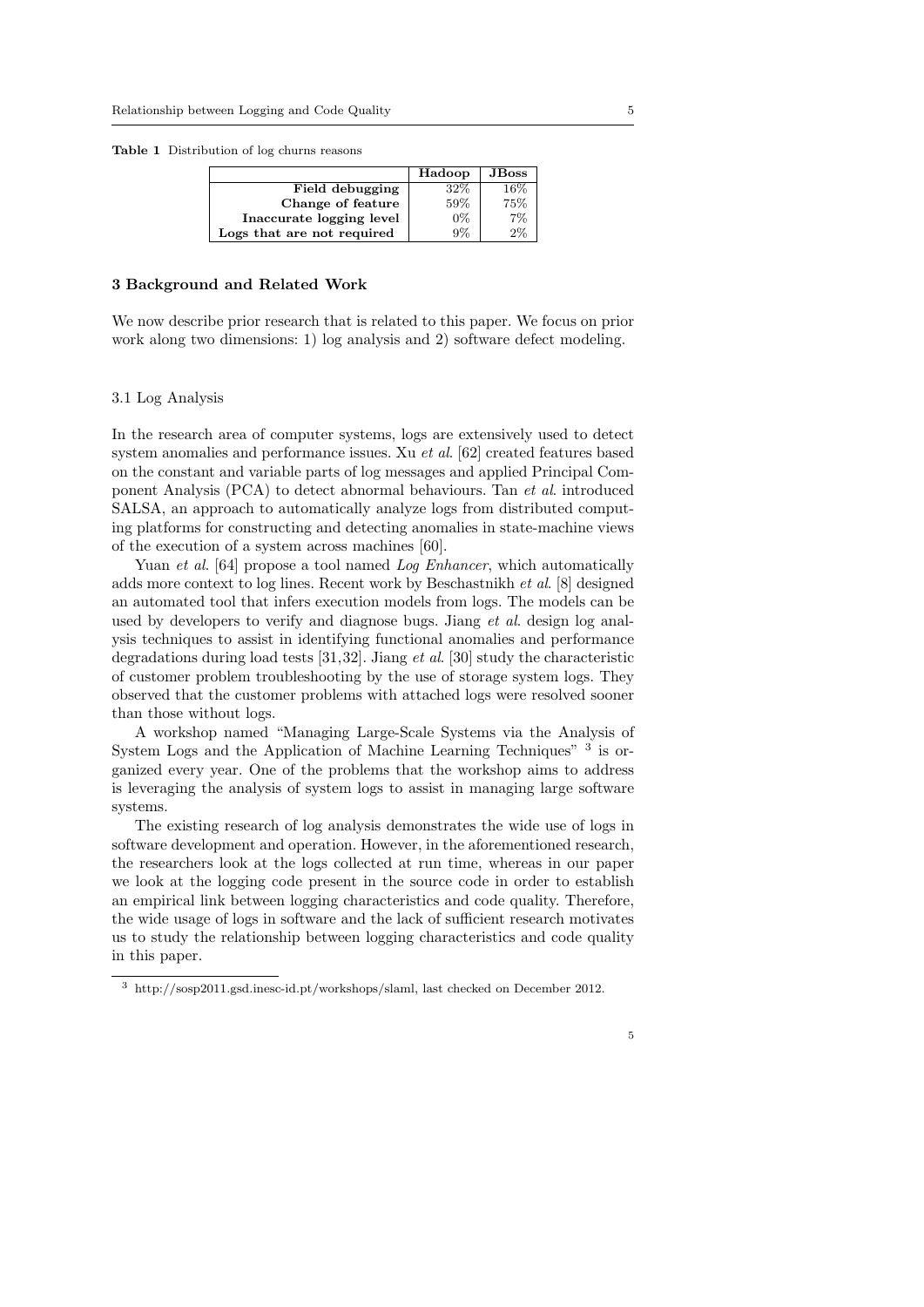A recent work by Yuan et al. [63] study the logging characteristics in 4 open source systems. They quantify the pervasiveness and the benefit of software logging. They also find that developers modify logs because they often cannot get the correct log message on the first attempt. Our previous research [54,55] study the evolution of logs from both static logging statements and log lines outputted during run time. We find that logs are often modified by developers without considering the needs of operators. The findings from these previous studies motivates this work. However, previous studies only empirically study the characteristics of logs, but do not establish an empirical link with code quality. This paper focus on empirically studying the relationship of such logging characteristics and code quality.

#### 3.2 Software defect modeling

Software engineering researchers have built models to understand the rationale behind software defects. Practitioners use such models to improve their processes and to improve the quality of their software systems. Fenton et al. [16] provide a critical review on software defect prediction models. They recommend holistic models for software defect prediction, using Bayesian belief networks. Hall *et al.* [21] recently conduct a systematic review on defect prediction models. They find the methodology used to build models seems to be influential to predictive performance. Prior research typically builds models using two families of software metrics:

- Product metrics: Product metrics are typically calculated from source code.
	- Traditional product metrics: Early work by Ohlsson and Alberg [45] build defect models using complexity metrics. Nagappan et al. [42] also performed case studies to understand the relationship between source code complexity and software defects. Several studies found complexity metrics were correlated to software defects although no single set of metrics can explain defects for all projects [42].
	- Code dependency metrics: Prior research investigates the relationship between defects and code dependencies. Zimmermann and Nagappan [66] find code complexity metrics have slightly higher correlation to defects than dependency metrics. However, the dependency metrics perform better than complexity metrics in predicting defects. Nguyen et al. [43] replicate the prior study and find that a small subset of dependency metrics have a large impact on post-release failure, while other dependency metrics have a very limited impact.
	- Topic metrics: A few recent studies have tried to establish a link between topics and defects. Liu *et al.* [33] proposed to model class cohesions by latent topics. They propose a new metric named Maximal Weighted Entropy (MWE) to measure the conceptual aspects of class cohesion. Nguyen et al. [44] apply Latent Dirichlet Allocation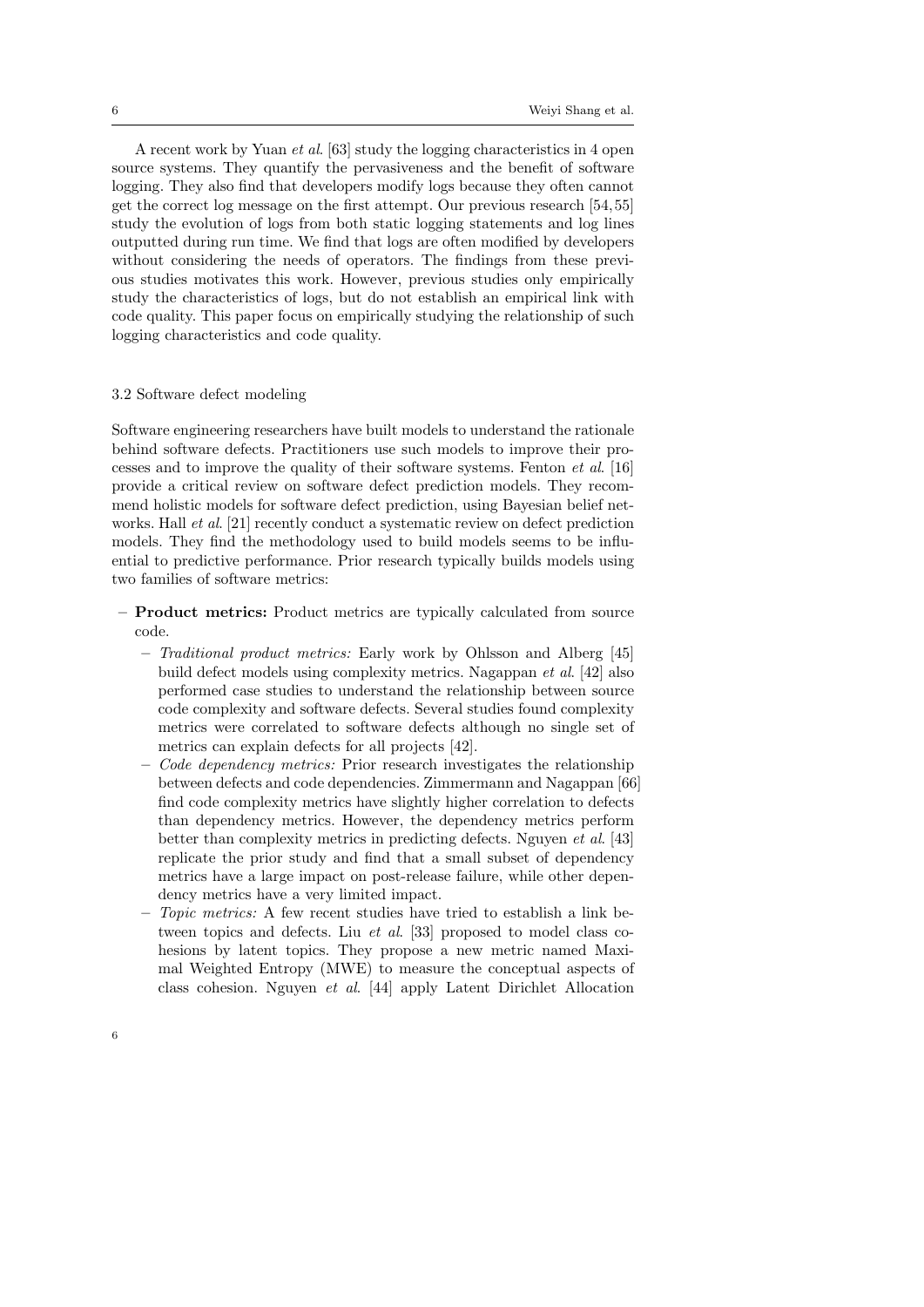(LDA) [12] to the subject systems using K=5 topics, and for each source code entity they multiply the topic memberships by the entity's LOC. They provide evidence that topic-related metrics can assist in explaining defects. Instead of focusing on the cohesiveness of topics in a entity, Chen et al. [14] proposed metrics focus on the defect-prone topics in a code entity. They find that some topics are much more defect-prone than others and the more defect-prone topics a code entity has, the higher are the chances that it has defects.

- Process metrics: Process metrics leverage historical project knowledge. Examples of process metrics are prior defects and prior commits (code churn).
	- Traditional process metrics: Several studies showed that process metrics, such as prior commits and prior defects, better explain software defects than product metrics (i.e., provide better statistical explanatory power) [10, 39–41]. Hassan [25] used the complexity of source code changes to explain defects. He found that the number of prior defects was a better metric to explain software defects than prior changes. A recent study by Rahman and Devanbu [50] analyze the applicability and efficacy of process and product metrics from several different perspectives. They find that process metrics are generally more useful than product metrics.
	- Social structure metrics: Studies haven been conducted to investigate the relationship between social structure and software defects. Wolf et al. [61] carry out a case study to predict build failures by inter-developer communication. Pingzger et al. [46] and Meneely et al. [34] use social network metrics to predict software defects. Bacchelli et al. [6] investigate the use of code popularity metrics obtained from email communication among developers for defect prediction. Recent work by Bettenburg et al. [9, 10] use a variety of measures of social information to study relationships between these measures and code quality.
	- Ownership metrics: There is previous defect modeling research focusing on the ownership and developers' expertise of source code. Early work by Mockus and Weiss [38] define a metric to measure developers' experience on a particular modification request. They use this metric to predict defect. Bird et al. focus on the low-expertise developers. They find that the contribution from low-expertise developers play a big role in the defect prediction model. Rahman et al. [49] find that stronger ownership by a single author is associated with implicated code. Recent work by Posnett et al. [47] propose to use module activity focus and developers' attention focus to measure code ownership and developers' expertise. They find that more focused developers are less likely to introduce defects than less focused developers, and files that receive narrowly focused activity are more likely to contain defects than files that receive widely focused activities.

7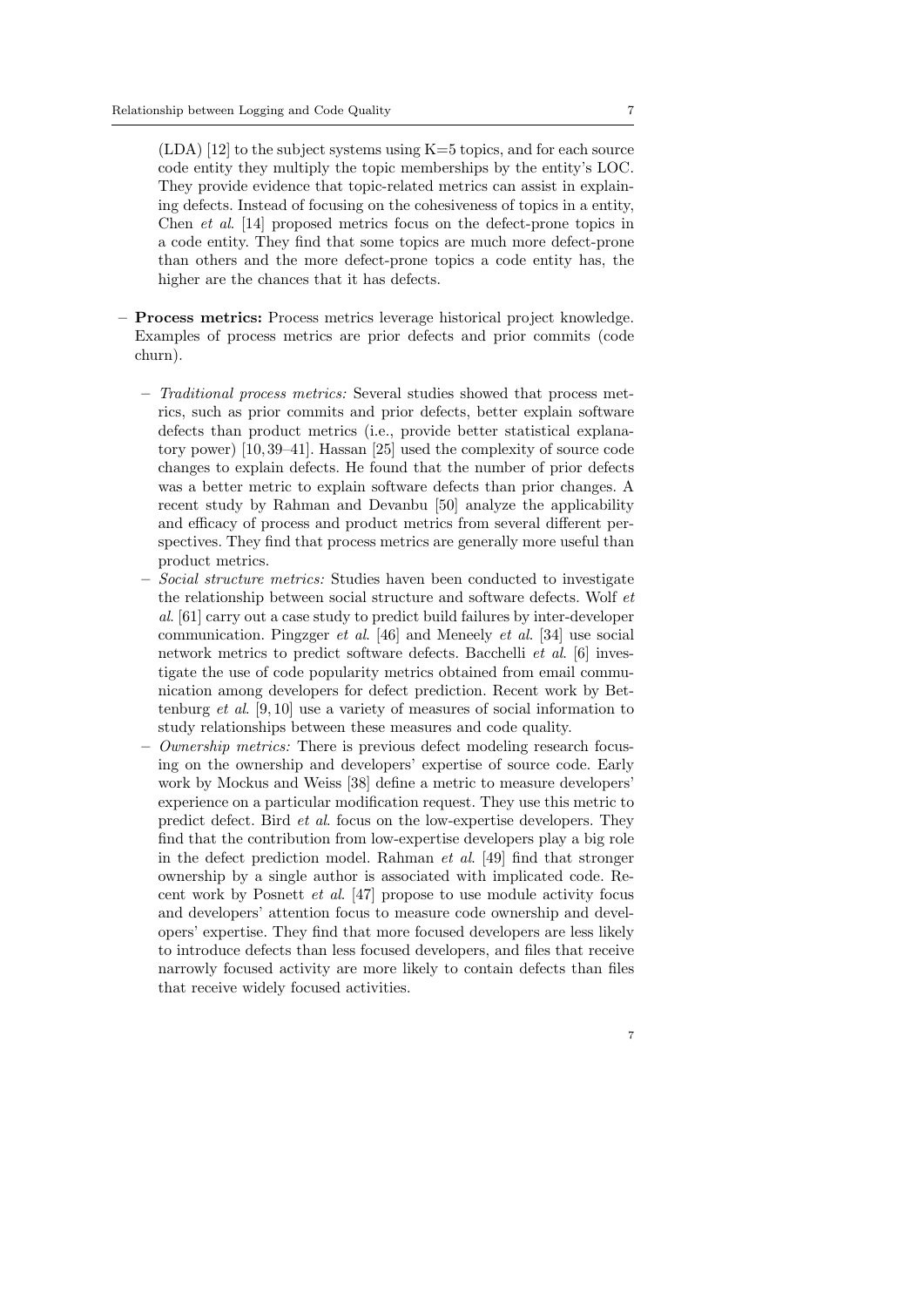Due to the limitation of version control systems, most research on defect modeling extract the process metrics on a code-commit level. Mylyn<sup>4</sup> is a tool that can record developers' activity in IDE. Using Mylyn enables researchers to investigate finer-level process metrics. For example, Zhang et al. [65] leverage data generated by Mylyn to investigate the effect of file editing patterns on code quality.

Studies show that most product metrics are highly correlated to each other, and so are process metrics [57]. Among all the product metrics, lines of code has been shown to typically be the best metric to explain post-release defects [26]. On the other hand, prior commits and pre-release defects are the best metrics among process metrics to explain post-release defects [19]. Prior research rarely considers comments. However, a relatively recent empirical study by Ibrahim et al. [27] studied the relationship between code comments and code quality. They find that a code change in which a function and its comment are coupdated inconsistently (i.e., they are not co-updated when they have been frequently co-updated in the past, or vice versa), is a risky change. Hence they have shown an empirical link between commenting characteristics and code quality. Similarly, the goal of this paper is to investigate and establish an empirical link between logging characteristics and code quality (quantified through post-release defects).

#### 4 Log-related Metrics

Prior research has shown that product metrics (like lines of code) and process metrics (like number of prior commits) are good indicators of code quality. Product metrics are obtained from a single snapshot of the system, which describes the static status of the system. On the other hand, process metrics require past information about the system, capturing the development history of the system. Inspired by prior research, we define log-related metrics that cover both these aspects, namely product and process.

## 4.1 Log-related product metrics

We propose two log-related product metrics, which we explain below.

1. Log density: We calculate the number of logging statements in each file. We consider each invocation of a logging library method as a logging statement. For example, with  $Log4j$  [4], a method invocation by "LOG" and the method is one of the logging levels, e.g., " $LOG.info()$ ", is considered a logging statement. To factor out the influence of code size, we calculate the log density (LOGD) of a file as:

$$
LOGD = \frac{\# \ of \ logging \ statements \ in \ the \ file}{LOC} \tag{1}
$$

<sup>4</sup> http://wiki.eclipse.org/Mylyn last checked on May 2013.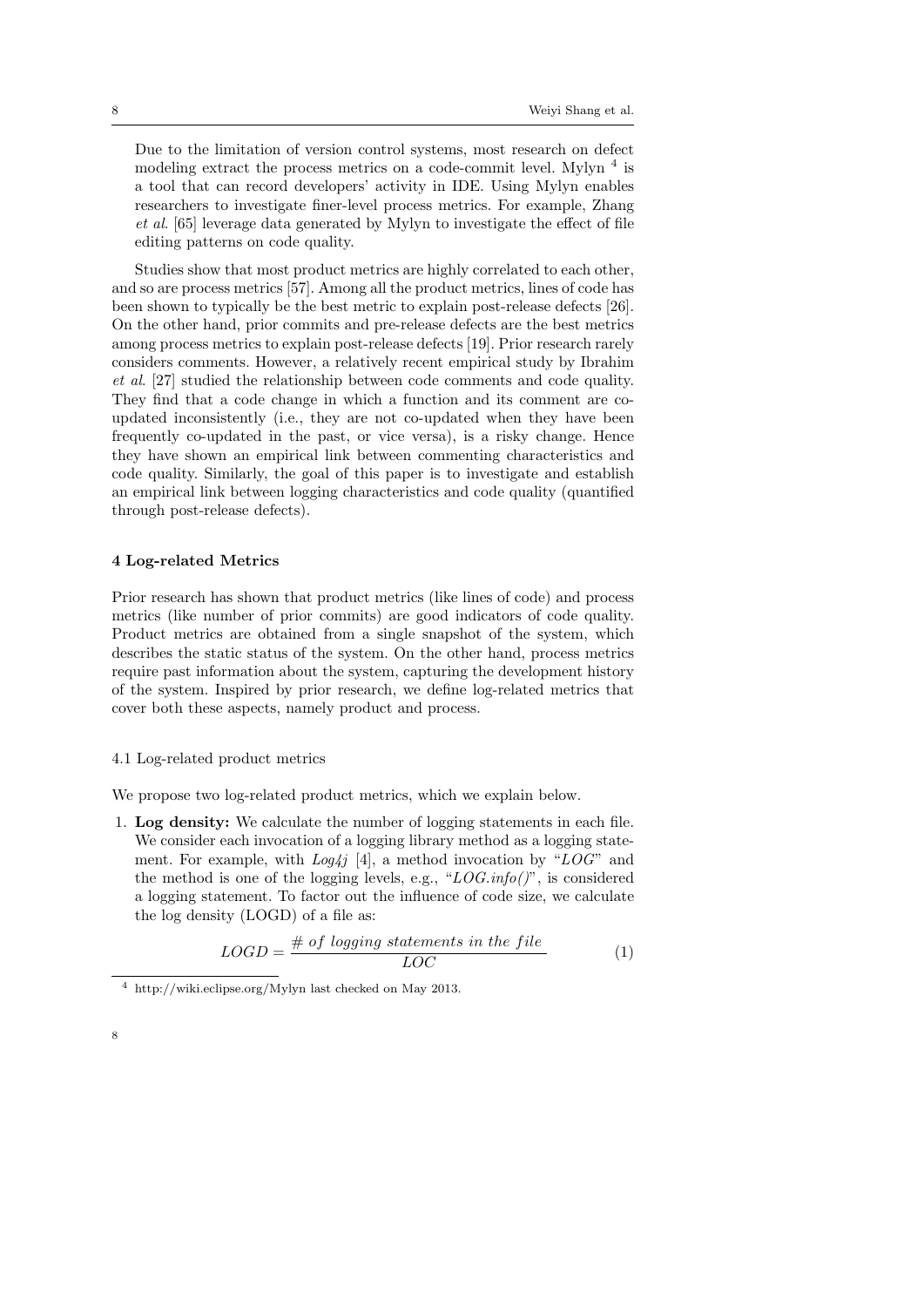where  $LOC$  is the number of total lines of code in the source code file.

2. Average logging level: Logging level, such as "INFO" and "DEBUG", are used to filter logs based on their purposes. Intuitively, high-level logs are for system operators and lower-level logs are for development purposes [17]. We transform the logging level of each logging statement into a quantitative measurement. We consider all log levels including "TRACE", "DEBUG", "INFO", "WARN", "ERROR", "FATAL". We consider that the lowest logging level is 1 and the value of each higher logging level increases by 1. For example, the lowest logging level in  $Log4j$  is "TRACE", therefore we consider the value of the "TRACE" level as 1. One level above "TRACE" is "DEBUG", so the value of a "DEBUG" level logging statement is 2. We calculate the average logging-level (LEVELD) of each source code file as

$$
LEVELD = \frac{\sum_{i=1}^{n} logging level value_{i}}{n}
$$
 (2)

where  $n$  is the total number of logging statements in the source code file and logging level value<sub>i</sub> is the logging level value of the  $i<sup>th</sup>$  logging statement in the source code file. The higher-level logs are used typically by administrators and lower-level logs are used by developers and testers. Hence the log level acts as an indicator of the users of the logs. Our intuition behind this metric is that some log levels are better indicators of defects.

## 4.2 Log-related process metrics

We propose two log-related process metrics, which we explain below.

1. Average number of log lines added or deleted in a commit: We calculate the average amount of added and deleted logging statements in each file prior to release (LOGADD and LOGDEL).

$$
LOGADD = \frac{\sum_{i=1}^{TPC} \# added logging statements_i}{TPC}
$$
 (3)

$$
LOGDEL = \frac{\sum_{i=1}^{TPC} \# deleted logging statements_i}{TPC}
$$
 (4)

where  $TPC$  is the number of total prior commits to a file. Similar to log-related product metrics which were normalized, we normalize the logrelated process metrics using  $TPC.$  # added logging statements<sub>i</sub> or # deleted logging  $statements_i$  is the number of added or deleted logging statements in revision  $i$ . The intuition behind this metric is that updating logging statements frequently may be caused by extensive debugging or changes to the implementation of software components, which both may correlate to software defects.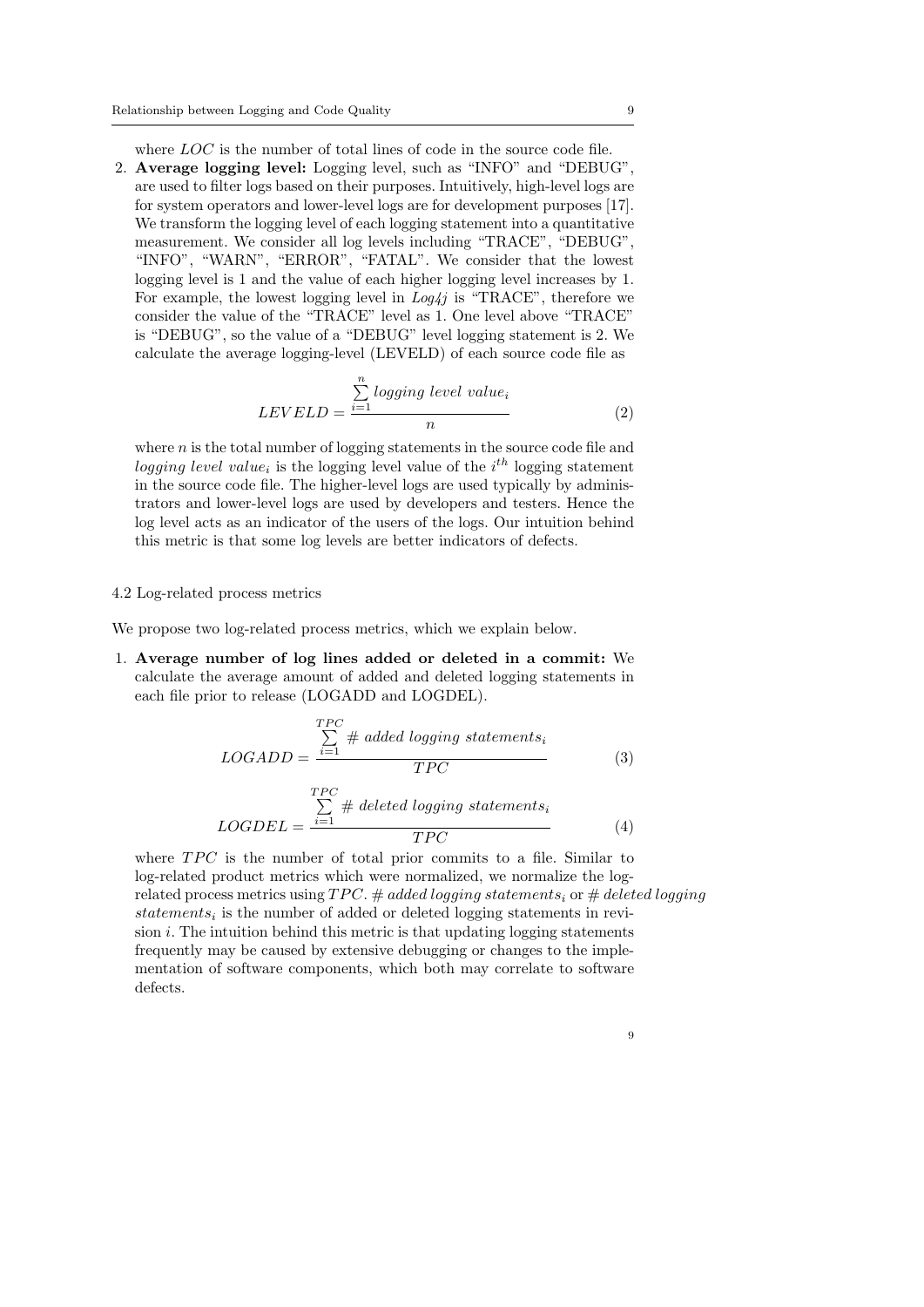2. Frequency of defect-fixing code changes with log churn: We calculate the number of defect-fixing commits in which there was log churn. We calculated this metric (FCOC) as:

$$
FCOC = \frac{N(defect \ fixing \ commits \cap log \ churning \ commits)}{TPC}
$$
 (5)

where  $N(defect \, fixing \, commits \cap log \, changing \, commits)$  is the number of bug-fixing commits in which there was log churn. The intuition behind this metric is that developers may not be 100% confident of their fix to a defect. Therefore, they might add some new logs or update old logs. Adding new logging statements, deleting existing logging statements, and adding new information to existing logging statements are all counted as log churn in this metric.

#### 5 Case Study Setup

To study the relation between logging characteristics and code quality, we conduct case studies on two large and widely used open-source platform software:

- $-$  **Hadoop** [1] is a large distributed data processing platform that implements the MapReduce [15] data-processing paradigm. We use 4 releases (0.16.0 to 0.19.0) of Hadoop in our case study.
- **JBoss Application Server** [2] (referred as "*JBoss*" in the rest of this paper) is one of the most popular Java EE application servers. We use 4 releases (3.0 to 4.2) of JBoss in our case study.

The goal of our study is to examine the relationship between our proposed log-related metrics and post-release defects. Previous studies of software defects [10, 57] typically use an Eclipse data set provided by Zimmermann et al. [68]. We do not use this data set since we are interested in platform software, where logging is more prominent. *Eclipse* does not have substantial logging code, therefore, Eclipse is not an optimal subject system for our study. Hadoop and JBoss are two of the largest and widely used platform software. Both generate large amounts of logs during their execution, and tools have been developed to monitor the status of both systems using their extensive logs [3, 48]. To avoid the noise from the logging statements in the unit testing code in both projects, we exclude all the unit testing folders from our analysis. Table 2 gives an overview of the subject systems.

Figure 1 shows a general overview of our approach. (A) We mine the SVN repository of each subject system using a tool called J-REX [52] to produce high-level source code change information. (B) We then identify the log-related source code changes from the output of J-REX. (C) We calculate our proposed log-related metrics and traditional metrics. (D) Finally, we use statistical tools, such as R [28], to perform experiments on the data to answer our research questions. In the rest of this section we describe the first 2 steps in more detail.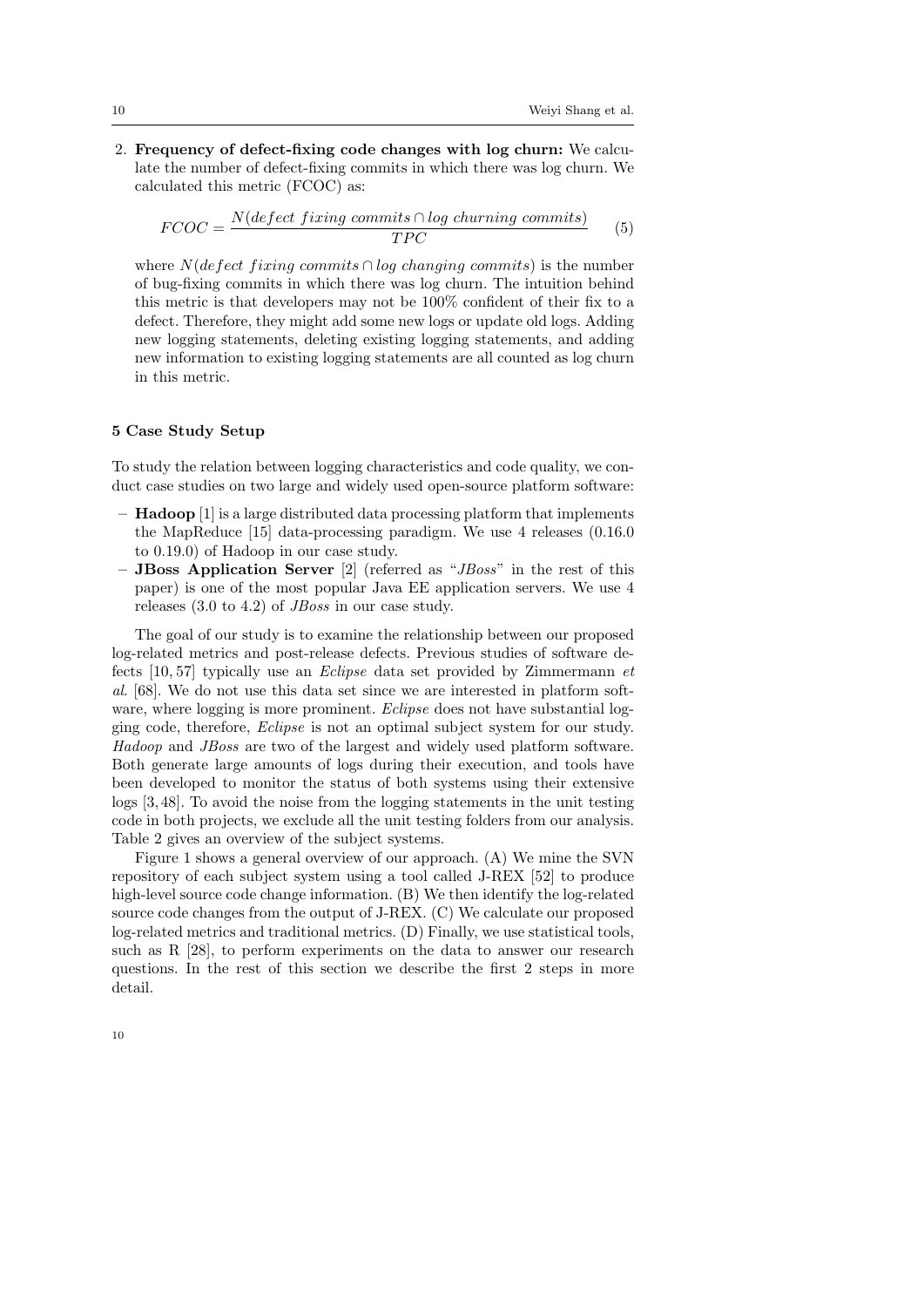|               | Release | $#$ changed files | $#$ defects |
|---------------|---------|-------------------|-------------|
| Hadoop        | 0.16.0  | 1,211             | 98          |
|               | 0.17.0  | 1,899             | 180         |
|               | 0.18.0  | 3,084             | 218         |
|               | 0.19.0  | 3,579             | 175         |
| <b>JB</b> oss | 3.0     | 9,050             | 1,166       |
|               | 3.2     | 25,289            | 1,108       |
|               | 4.0     | 36,473            | 1,233       |
|               | 4.2     | 126,127           | 3,578       |





Fig. 1 Overview of our case study approach.

5.1 Extracting high-level source change information

Similar to C-REX [23], J-REX is used to study the evolution of the source code of Java software systems. For each subject system, we use J-REX to extract high-level source change information from their SVN repository.

The approach used by J-REX is broken down into three phases:

- 1. Extraction: J-REX extracts source code snapshots for each Java file revision from the SVN repository.
- 2. Parsing: Using the Eclipse JDT parser, J-REX outputs an abstract syntax tree for each extracted file in XML.
- 3. Differencing: J-REX compares the XML documents of consecutive file revisions to determine changed code units and generates evolutionary change data. The results are stored in an XML document. There is one XML document for each Java file.

As common practice in the software engineering research community, J-REX uses defect-fixing changes [13, 25, 42] in each source code files to approximate the number of bugs in them. The approximation is widely adopted because (1) only fixed defects can be mapped to specific source code files, (2) some reported defects are not real, (3) not all defects have been reported, and (4) there are duplicate issue reports.

To determine the defect-fixing changes, J-REX uses a heuristic proposed by Mockus et al. [37] on all commit messages. For example, a commit message containing the word "fix" is considered a message from a defect-fixing revision. The heuristic can lead to false positives, however, an evaluation of the J-REX heuristics shows that these heuristics identify defect-fixing changes with high accuracy [7].

11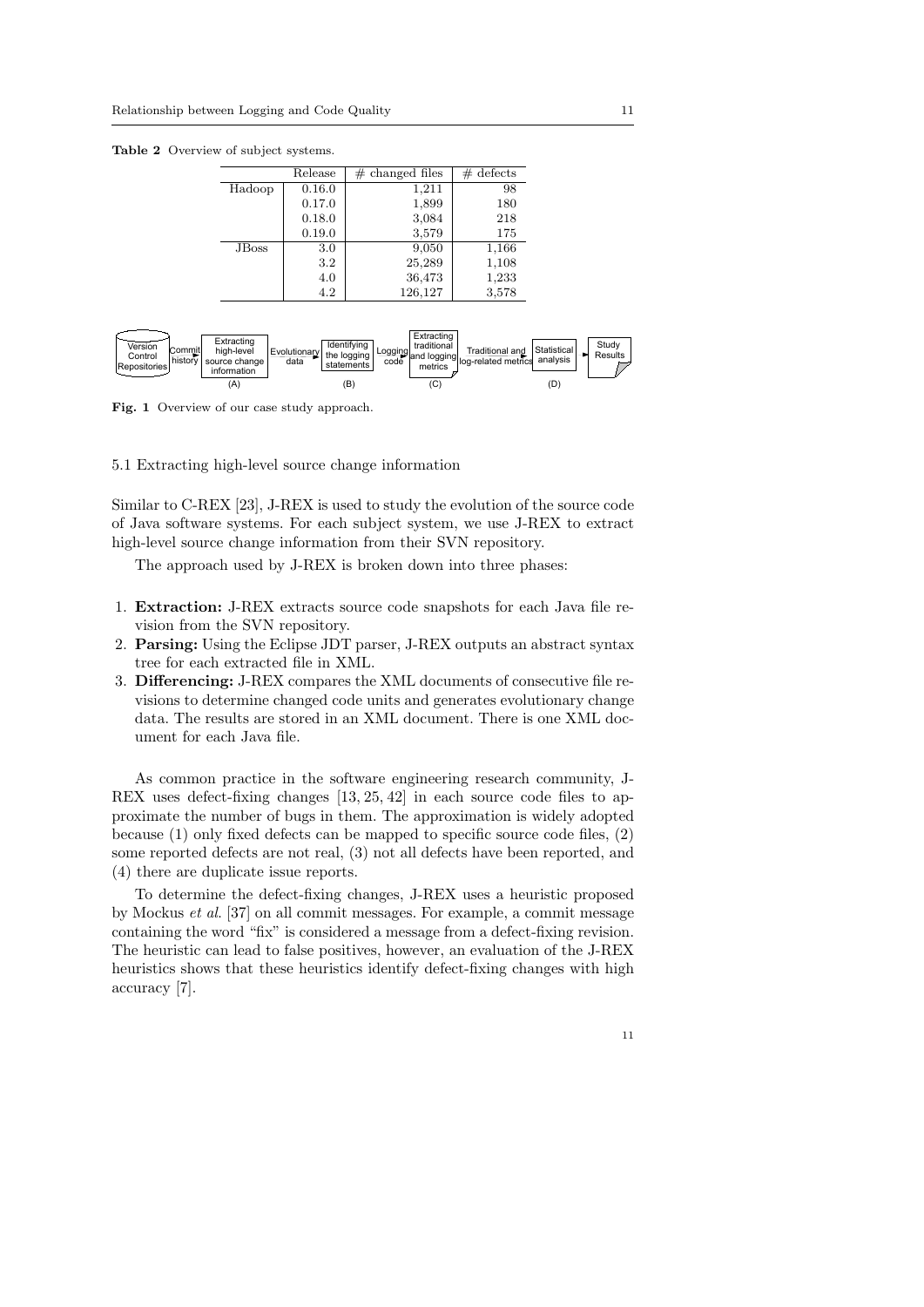## 5.2 Identifying the Logging Statements

Software projects typically leverage logging libraries to generate logs. One of the most widely used logging libraries is  $Log4j$  [4]. We manually browse a sample of source code from each project and identify that both subject systems use  $Log4i$  as their logging library.

Knowing the logging library of each subject system, we analyze the output of J-REX to identify the logging source code fragments and changes. Typically, logging source code contains method invocations that call the logging library. For example, in Hadoop and JBoss, a method invocation by "LOG" with a method name as one of the logging levels is considered a logging statement. We count every such invocation as a logging statement.

## 6 Case Study Results

We now present the results of our case study. For each research question, we discuss the motivation for the question, the approach used to address the question and our experimental results. For our case study, we study the code quality at the file level.

#### 6.1 Preliminary Analysis

We start with a preliminary analysis of the log-related metrics presented in Section 5 to illustrate the general properties of the collected metrics.

In the preliminary analysis we calculate seven aggregated metrics for each release of both subject systems: total lines of code, total code churn (total added, deleted and modified lines of code), total number of logging statements, total log churn (total added and deleted logging statements), percentage of source code files with logs, percentage of source code files with pre-release defects, and percentage of source code files with post-release defects. Table 3 shows that around 18% to 28% of the source code files contain logging statements. Since less than 30% of the source code files have logs, we calculate the skew and Kurtosis values for our log-related metrics. We observe that our log-related metrics have positive skew (i.e., all the metric values are on the low scale) and large Kurtosis values (i.e., the curve is too tall). To alleviate the bias caused by these high skew and Kurtosis values, we follow a typical approach used in previous research [57]: to log transform all of the metrics. From this point on, whenever we mention a metric, we actually are referring to its log transformed value.

#### 6.2 Results

RQ1. Are source code files with logging statements more defectprone?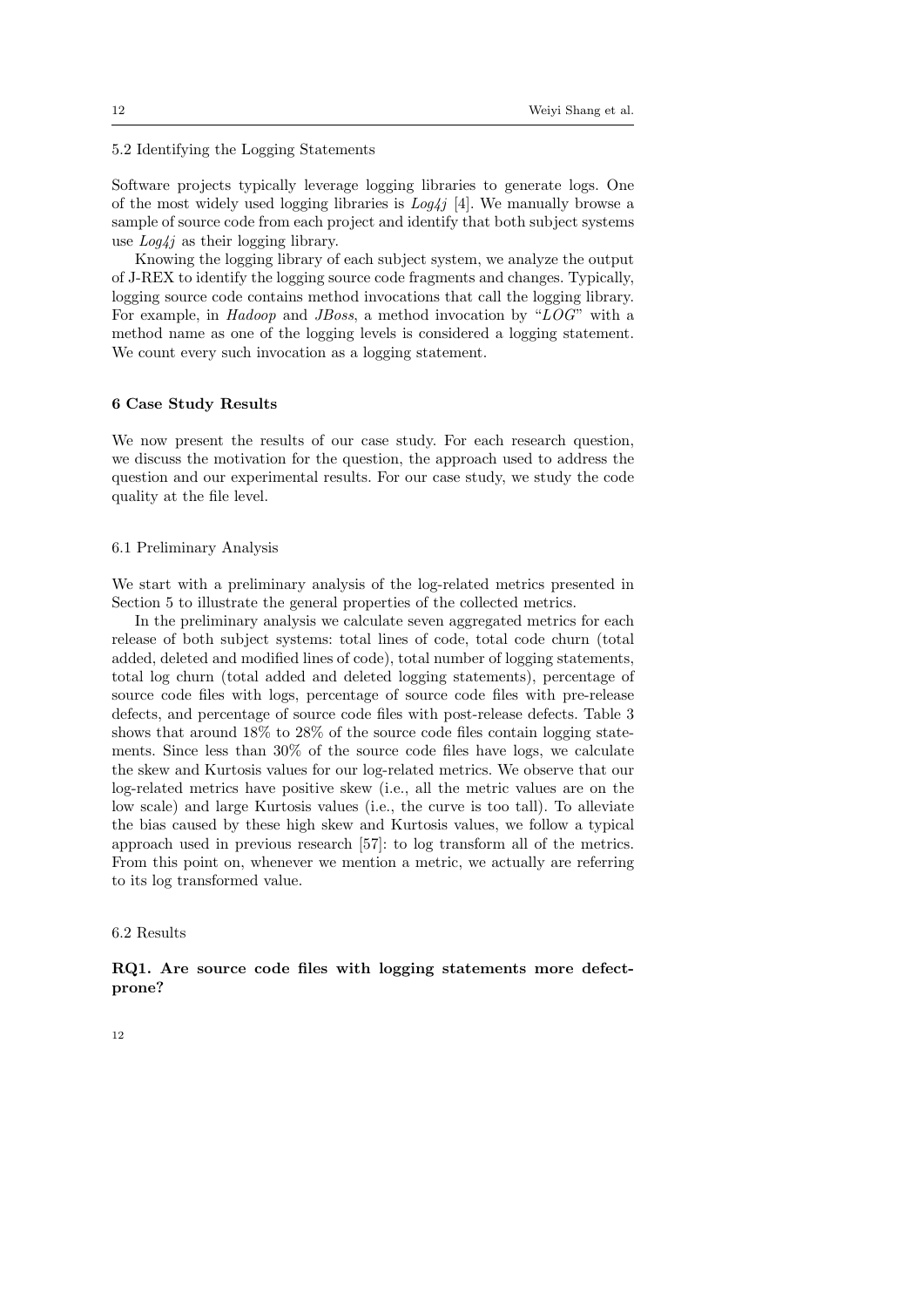|                           | Hadoop |        |        |        | <b>JBoss</b> |       |       |        |
|---------------------------|--------|--------|--------|--------|--------------|-------|-------|--------|
|                           | 0.16.0 | 0.17.0 | 0.18.0 | 0.19.0 | 3.0          | 3.2   | 4.0   | 4.2    |
| lines of code             | 133K   | 108K   | 119K   | 169K   | 321K         | 351K  | 570K  | 552K   |
| code churn                | 7k     | 10k    | 9k     | 12k    | 489k         | 260k  | 346k  | 170K   |
| logging statements        | 563    | 881    | 1,278  | 1,678  | 2,438        | 3,716 | 5.605 | 10,379 |
| log churn                 | 601    | 2,136  | 2272   | 1,579  | 6,233        | 5,357 | 5,966 | 18,614 |
| percentage of             |        |        |        |        |              |       |       |        |
| files                     | 18%    | 26%    | 25\%   | 28%    | 27%          | 23\%  | 24\%  | 23%    |
| with logging              |        |        |        |        |              |       |       |        |
| percentage of files       |        |        |        |        |              |       |       |        |
| pre-release defects       | $16\%$ | $26\%$ | 27\%   | 42\%   | 50%          | 34%   | 27%   | 31\%   |
| percentage of files       |        |        |        |        |              |       |       |        |
| with post-release defects | 34\%   | 27%    | 46%    | 29%    | 45%          | 34%   | 33%   | 26%    |

Table 3 Lines of code, code churn, amounts of logging statements, log churns, percentage of files with logging, percentage of files with pre-release defects, and percentage of files with post-release defects over the releases of Hadoop and JBoss.

*Motivation:* Our qualitative study in Section 2 shows that software developers often add or modify logs to diagnose and fix software defects. We want to first explore the data to study whether source code files with logging statements are more likely to be defect-prone.

Approach: First, we calculate the post-release defect densities of each source code file in each of the studied releases. We compare the average defect density of source code files with and without logging statements. Then, we perform independent two-sample unpaired one-tailed T tests to determine whether the average defect-densities for source code files with logs are statistically greater than the average defect-densities for source code files without logs. Finally, we calculate the Spearman correlation between our log-related metrics and post-release defects to determine if our metrics lead to similar prioritization (i.e., similar order) with source code files with more bugs having higher metric values.

#### Results and discussion:

We find that source code files with logging statements are more defect-prone. Table 4 shows the average post-release defect densities of source code files with and without logging statements. The results show that in 7 out of the 8 studied releases, source code files with logging statements have higher average post-release defect densities than source code files without logging statements.

We use independent two-sample unpaired one-tailed T tests to determine whether the average defect density of source code files with logs was statistically greater than those without logs. Our null hypothesis assumes that the average post-release defect densities of source code files with and without logging statements are similar. Our alternate hypothesis was that the average defect density of source code files with logs was statistically greater than those without logs. For 5 of the 7 releases where source code files with logs have higher defect density, the *p*-values are smaller than 0.05 (see Table 4). We reject the null hypothesis and can conclude that in these 5 releases, the av-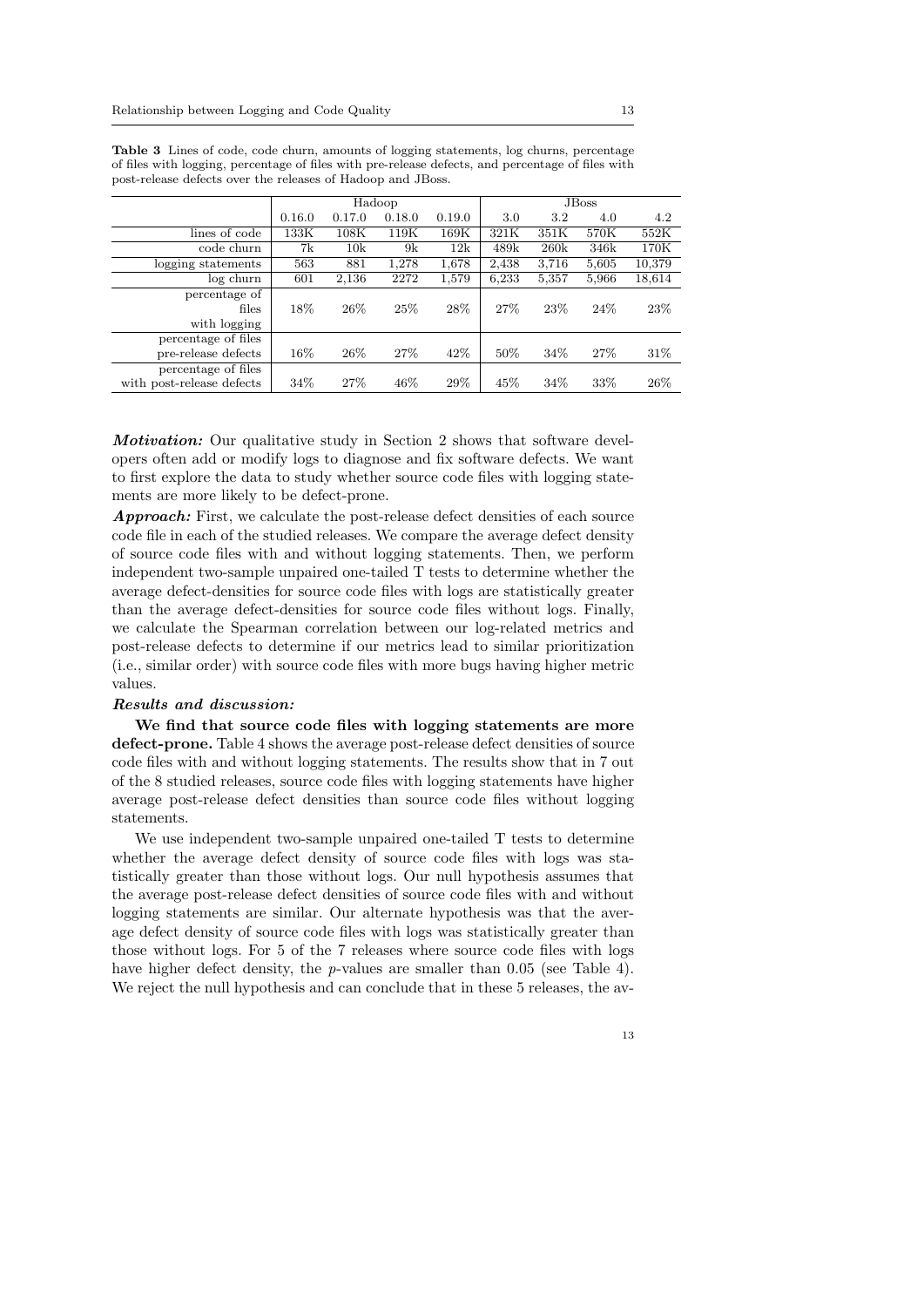|               |        |        | Hadoop |              | <b>J</b> B <sub>oss</sub> |       |       |                        |
|---------------|--------|--------|--------|--------------|---------------------------|-------|-------|------------------------|
|               | 0.16.0 | 0.17.0 | 0.18.0 | 0.19.0       | 3.0                       | 3.2   | 4.0   | 4.2                    |
| With          | 0.116  | 0.142  | 0.249  | 0.140        | 0.172                     | 0.145 | 0.101 | 0.092                  |
| logging       |        |        |        |              |                           |       |       |                        |
| Without       | 0.095  | 0.083  | 0.250  | 0.124        | 0.122                     | 0.101 | 0.075 | 0.090                  |
| logging       |        |        |        |              |                           |       |       |                        |
| Statistically | ves    | yes    | no     | $\mathbf{n}$ | yes                       | yes   | yes   | $\mathbf{n}\mathbf{o}$ |
| significant   |        |        |        |              |                           |       |       |                        |

Table 4 Average defect densities of the source code files with and without logging statements in the studied releases. Largest defect densities are shown in bold. The p-value for significance test is 0.05.

erage defect density of source code files with logs is greater than those without logs.

We examine in detail the release 0.18.0 of Hadoop, which is the exception where the average defect densities of source code files with and without logs are similar. We found that there is a structural change in Hadoop before release 0.18.0 and that a large number of defects appear after this release (largest percentage of defect-prone source code files in Hadoop as shown in Table 3). This might be the reason that in release 0.18.0 of Hadoop, the software source code files with logging statements are not more defect-prone.

Log-related metrics have positive correlation with post-release defects. Table 5 presents the Spearman correlations between our log-related metrics and post-release defects. We find that, in 7 out of 8 releases, the largest correlations between log-related metrics and post-release defects are similar (3 releases with a  $+/-$  0.03 value) or higher than the correlations between pre-release defects and post-release defects. Since the number of pre-release defects is known to have a positive correlation with post-release defects, this observation supports our intuition of studying the relation between logging characteristics and code quality.

For the only exception (release 3.0 of *JBoss*), we examine the results more closely and find that the correlation between log-related metrics and postrelease defects in this version of JBoss is not very different from the other releases of JBoss. However, the correlation between pre-release defects and post-release defects in this version of JBoss is much higher even when compared to the other releases of JBoss. On further analysis of the data, we found that in release 3.0 of JBoss, up to 50% more files (as compared to other releases) had pre-release defects. Therefore, we think that this might be the reason that the correlation between pre-release defect and post-release defects in release 3.0 of JBoss is higher than the correlation between post-release defects and our log-related metrics.

Density of logging statements added has higher correlation with post-release defects than density of logging statements deleted. We find that the average logging statements added in a commit has the largest correlation with post-release defects in 5 out of 8 releases, while the correlation between the average deleted logging statements in a commit and post-release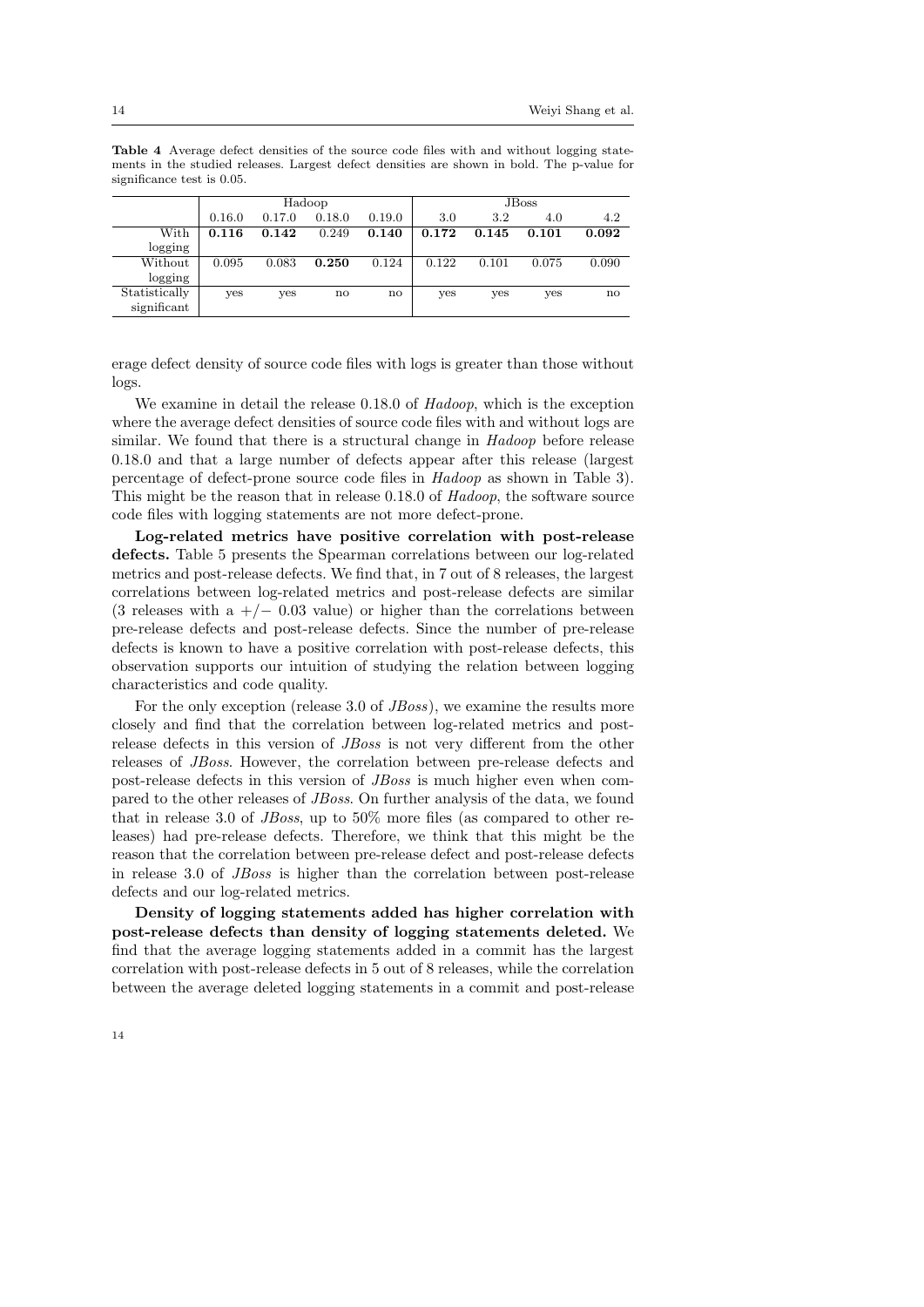| Hadoop            |  |        |               |        |        |  |
|-------------------|--|--------|---------------|--------|--------|--|
|                   |  | 0.16.0 | 0.17.0        | 0.18.0 | 0.19.0 |  |
| $LOG\overline{D}$ |  | 0.36   | 0.26          | 0.24   | 0.24   |  |
| LEVELD            |  | 0.36   | 0.25          | 0.22   | 0.23   |  |
| LOGADD            |  | 0.42   | 0.27          | 0.28   | 0.24   |  |
| LOGDEL            |  | 0.23   | 0.09          | 0.21   | 0.10   |  |
| <b>FCOC</b>       |  | 0.25   | 0.30          | 0.18   | 0.17   |  |
| <b>PRE</b>        |  | 0.15   | 0.27          | 0.25   | 0.12   |  |
|                   |  |        |               |        |        |  |
|                   |  |        | <b>JB</b> oss |        |        |  |
|                   |  | 3.0    | 3.2           | 4.0    | 4.2    |  |
| $LOG\overline{D}$ |  | 0.26   | 0.26          | 0.21   | 0.13   |  |
| LEVELD            |  | 0.26   | 0.27          | 0.22   | 0.13   |  |
| LOGADD            |  | 0.34   | 0.29          | 0.59   | 0.19   |  |
| LOGDEL            |  | 0.34   | 0.18          | 0.42   | 0.13   |  |
| FCOC              |  | 0.23   | 0.20          | 0.20   | 0.14   |  |
| PRE               |  | 0.40   | $0.22\,$      | 0.21   | 0.22   |  |

Table 5 Spearman correlation between log-related metrics and post-release defects. Largest number in each release is shown in bold.

defects is much lower than the other log-related metrics (see Table 5). We count the number of added and deleted logging statements in source code files with and without defects separately. We find that in  $Hadoop$ , the total lines of code ratio between defect-prone source code files and non defect-prone source code files is 1.03; while the number of logging statements added in defectprone source code files (2,309) is around 3 times that of the number of logging statements added (736) in non defect-prone source code files. This shows that there exists a relation between logs and defect-prone source code files. However, the number of logging statements deleted in defect-prone source code files (268) is only around 2 times that of the number of logging statements deleted in non defect-prone source code files(124). Therefore, even though developers delete more log lines in defect-prone source code files, the ratio with non defect-prone source code files is much lower in comparison to the ratio for log lines added. Hence, this shows that the developers may delete logs when they feel confident with their source code files. Concrete examples of such logging behaviour has been presented in Section 2.

Summary: We find that in 7 out of 8 studied releases, source code files with logging statements have higher average post-release defect densities than those without logging statements. In 5 of these 7 releases, the differences of average defect density between the source code files with and without logs are statistically significant. The correlations between log-related metrics and post-release defects are similar to the correlations between post-release defects and pre-release defects (one of the highest correlated metrics to post-release defects). Among the log-related metrics, average logging statements added in a commit has the highest correlation with post-release defects.

Source code files with logging statements tend to be more defectprone.

 $\overline{a}$ 

✝

15

 $\mathbf{a}$ 

✆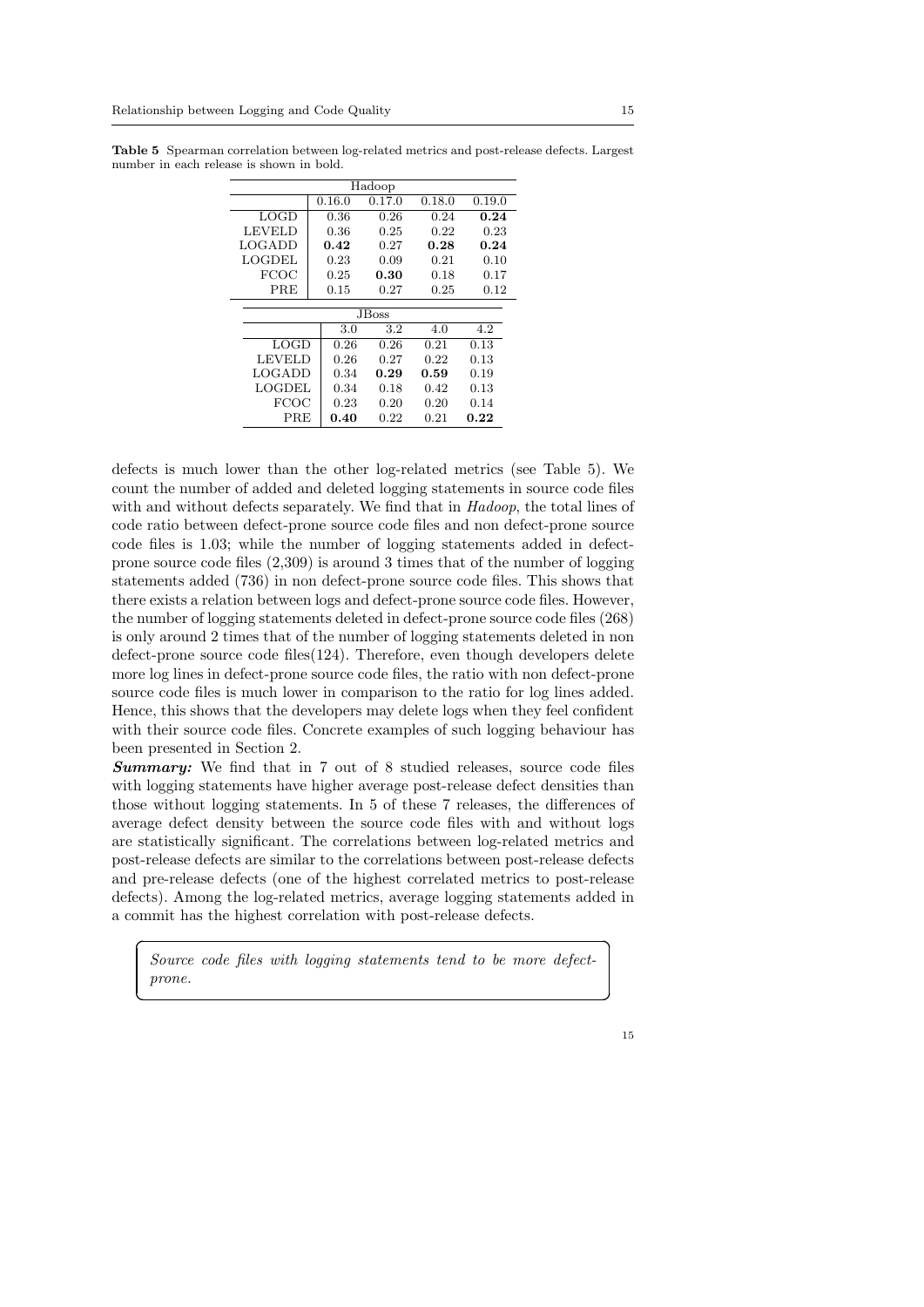Table 6 Spearman correlation between the two log-related product metrics: log density (LOGD) and average logging level (LEVELD), and the three log-related process metrics: average logging statements added in a commit (LOGADD), average logging statements deleted in a commit (LOGDEL), and frequency of defect-fixing code changes with log churn (FCOC).

|                   |        | Hadoop |        |        |      |      | <b>JBoss</b> |      |
|-------------------|--------|--------|--------|--------|------|------|--------------|------|
|                   | 0.16.0 | 0.17.0 | 0.18.0 | 0.19.0 | 3.0  | 3.2  | 4.0          | 4.2  |
| LOGD and LEVELD   | 0.74   | 0.62   | 0.41   | 0.64   | 0.58 | 0.16 | 0.19         | 0.26 |
| LOGADD and FCOC   | 0.49   | 0.46   | 0.69   | 0.47   | 0.68 | 0.58 | 0.59         | 0.56 |
| LOGDEL and FCOC   | 0.25   | 0.36   | 0.48   | 0.18   | 0.48 | 0.43 | 0.43         | 0.36 |
| LOGADD and LOGDEL | 0.56   | 0.50   | 0.59   | 0.55   | 0.59 | 0.52 | 0.54         | 0.55 |

## RQ2. Can log-related metrics help in explaining post-release defects?

Motivation: In the previous research question, we show the correlation between logging characteristics and post-release defects. However there is chance that such correlations may be due to other factors, such as lines of code being correlated to both the logging characteristics and post-release defects. To further understand the relationship between logging characteristics and postrelease defects, in this research question, we control for factors that are known to be the best explainers of post-release defects, i.e., lines of code, pre-release defects, and code churn. In particular, we would like to find out whether we can complement the ability of traditional software metrics in explaining postrelease defects by using logging characteristics (i.e., our proposed log-related product and process metrics).

Approach: We use logistic regression models to study the explanatory power of our log-related metrics on post-release defects. However, previous studies show that traditional metrics, such as lines of code (LOC), code churn or the total number of prior commits (TPC), and the number of prior defects (PRE), are effective in explaining post-release software defects [20, 42]. Therefore, we included these metrics as well in the logistic regression models. Note that many other product and process software metrics are highly correlated with each other [57]. To avoid the collinearity between TPC and PRE, we run PCA on TPC and PRE and use the first component as a new metric, which we call TPCPRE:

$$
TPCPRE = PCA(TPC, PRE)_{firstcomponent}
$$
\n(6)

Before building the logistic regression models, we study the Spearman correlation between the two log-related product metrics and the three log-related process metrics. From the results in Table 6, we find that in some releases, the correlations between the two log-related product metrics and between the three log-related process logging metrics are high.

To address the collinearity as noted in Table 6, we derive two new metrics: a log-related product metric (PRODUCT) and a log-related process metric (PROCESS), to capture the product and process aspects of logging respectively. To compute the two new metrics, we ran Principal Component Analysis (PCA) [29] once on the log-related product metrics (i.e., log density and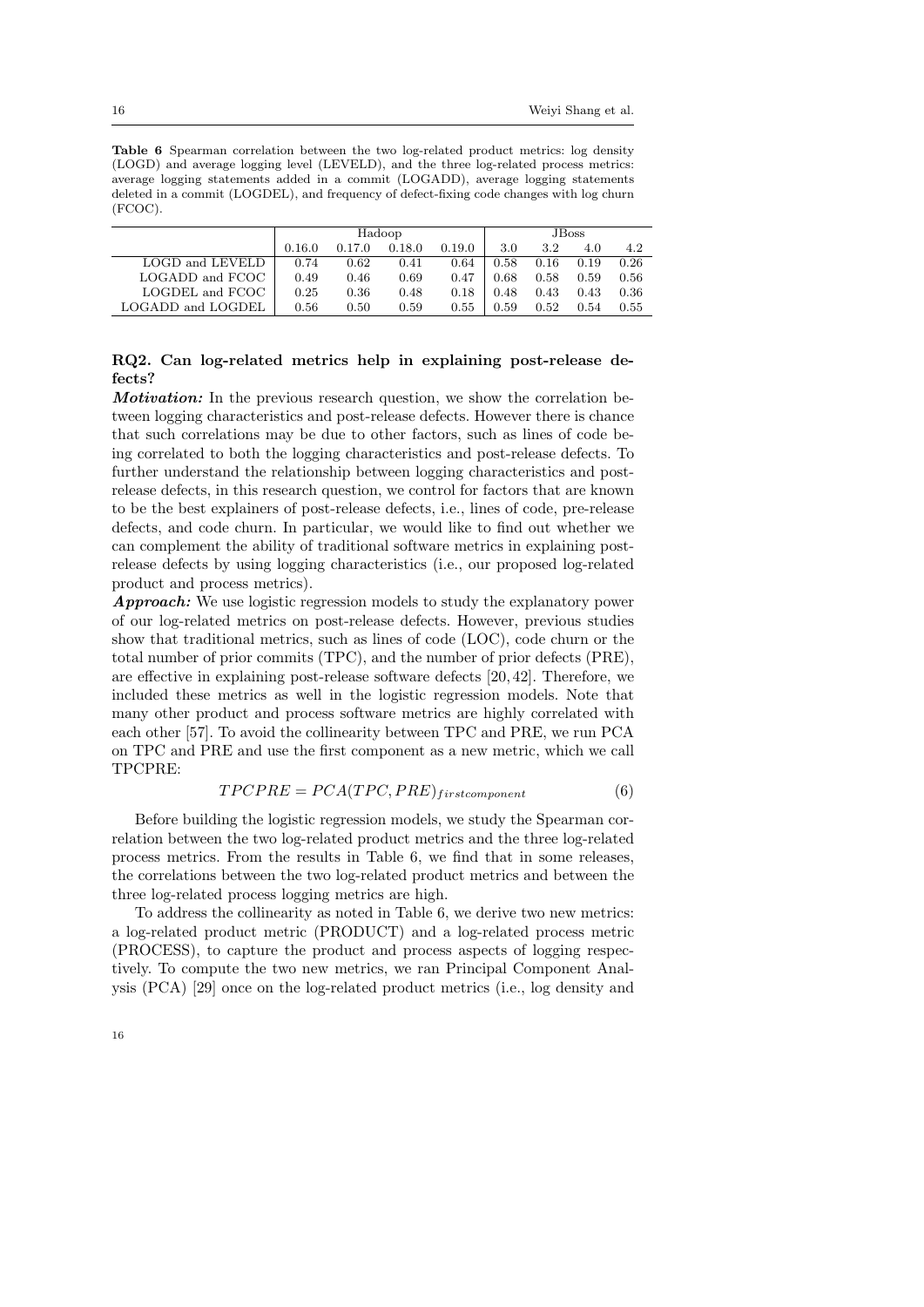average logging level), and another time on the log-related process metrics (average logging statements added in a commit and frequency of defect-fixing code changes with log churn) [22]. Since the previous section shows that average deleted logging statements (LOGDEL) has rather low correlation with post-release defect (see Table 5), we decided not to include LOGDEL in the rest of our analysis and models. From each PCA run, we use the first principal component as our new metric.

$$
PRODUCT = PCA (LOGD, LEVELD)_{first component}
$$
\n(7)

$$
PROCESS = PCA(LOGADD, FCOC)_{firstcomponent}
$$
 (8)

We used the two combined metrics (PRODUCT and PROCESS) for the rest of the paper, so that we can build the same models across releases without worrying about the impact of collinearity on our results.

We want to see whether the log-related metrics can complement traditional product and process based software metrics in providing additional explanatory power. The overview of the models is shown in Figure 2. We start with three baseline models that use these best-performing traditional metrics as independent variables.

- $-$  Base(LOC): The first base model is built using lines of code as an independent variable to measure the explanatory power of traditional product metrics.
- **Base(TPCPRE)**: The second base model is built using a combination of pre-release defects and prior changes as independent variables to measure the explanatory power of traditional process metrics.
- Base(LOC+TPCPRE): The third base model is built using lines of code and the combination of pre-release defects and prior changes as independent variables to measure the explanatory power of both traditional product and process metrics.

We then build subsequent models in which we add our log-related metrics as independent variables.

- Base(LOC)+PRODUCT: We add our log-related product metric (PROD-UCT) to the base model of product metrics to examine the improvement in explanatory power due to log-related product metrics.
- Base(TPCPRE)+PROCESS: We add our log-related process metric (PROCESS) to the base model of process metrics to examine the improvement in explanatory power due to log-related process metrics.
- Base(LOC+TPCPRE)+PRODUCT: We add log-related product metric (PRODUCT) to the base model Base(LOC+TPCPRE) to examine the improvement in explanatory power due to log-related product metrics.
- Base(LOC+TPCPRE)+PROCESS: We add log-related process metrics (PROCESS) to the base model Base(LOC+TPCPRE) to examine the improvement in explanatory power due to log-related process metrics.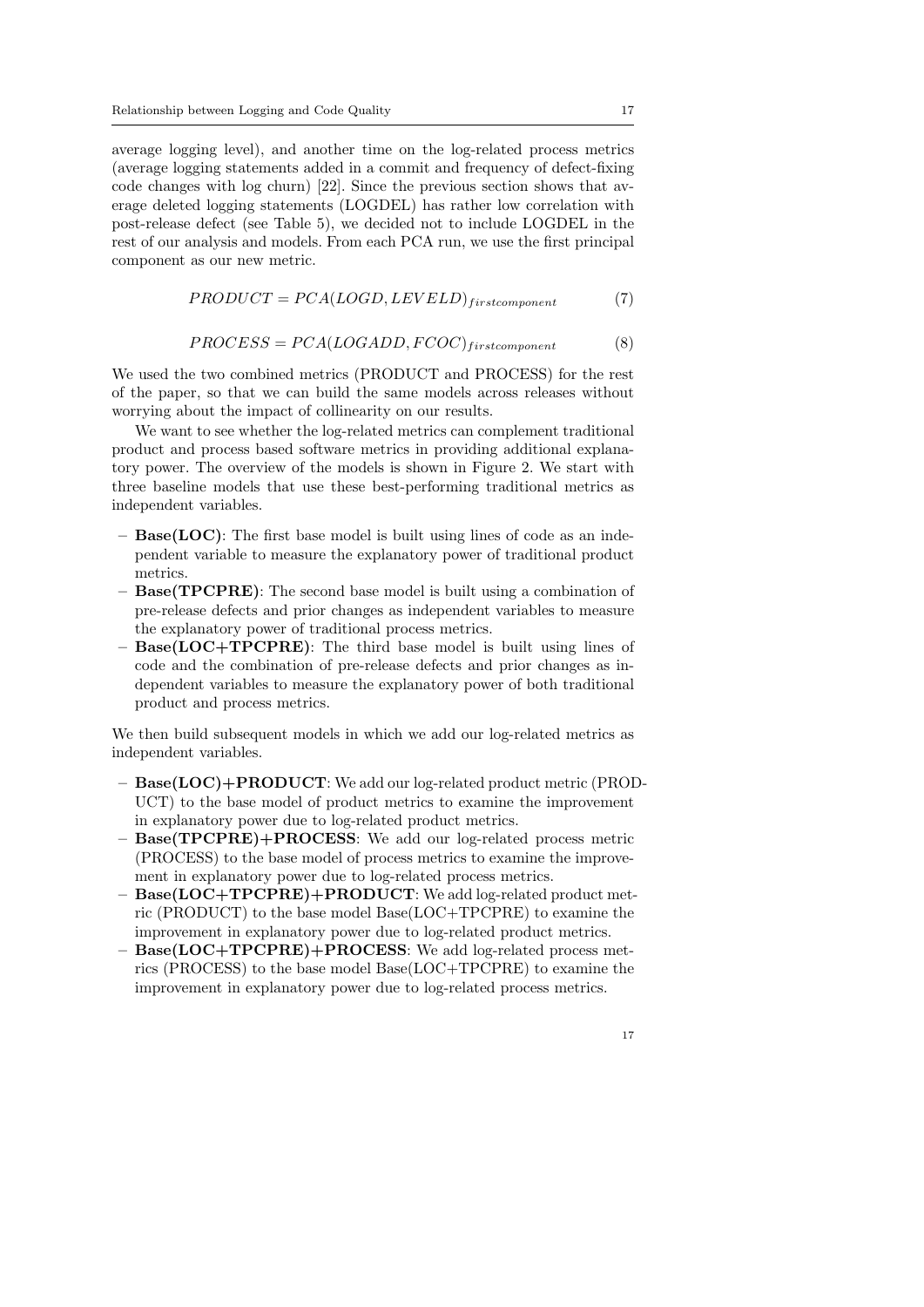

Fig. 2 Overview of the models built to answer RQ2. The results are shown in Table 7, 8 and 9.

– Base(LOC+TPCPRE)+PRODUCT+PROCESS: Finally, we add both log-related product metric (PRODUCT) and log-related product metric (PROCESS) into the base model Base(LOC+TPCPRE) to examine the improvement in explanatory power due to both log-related metrics.

For each model, we calculate the deviance explained by the models to measure their explanatory power. A higher percentage of deviance explained generally indicates a better model fit and higher explanatory power for the independent variables.

To understand the relationship between logging characteristics and postrelease defects, we need to understand the effect of the metrics in the model. We follow a similar approach used in prior research [36, 58]. To quantify this effect, we set all of the metrics in the model to their mean value and record the predicted probabilities. Then, to measure the effect of every log metric, we keep all of the metrics at their mean value, except for the metric whose effect we wish to measure. We increase the value of that metric by 10% off the mean value and re-calculate the predicted probability. We then calculate the percentage of difference caused by increasing the value of that metric by 10%. The effect of a metric can be positive or negative. A positive effect means that a higher value of the factor increases the likelihood, whereas a negative effect means that a higher value of the factor decreases the likelihood of the dependent variable. This approach permits us to study metrics that are of different scales, in contrast to using odds ratios analysis, which is commonly used in prior research [57].

We would like to point out that although logistic regression has been used to build accurate models for defect prediction, our purpose of using the regression model in this paper is not for predicting post-release defects. Our purpose is to study the explanatory power of log-related metrics and explore its empirical relation to post-release defects.

Results and discussion: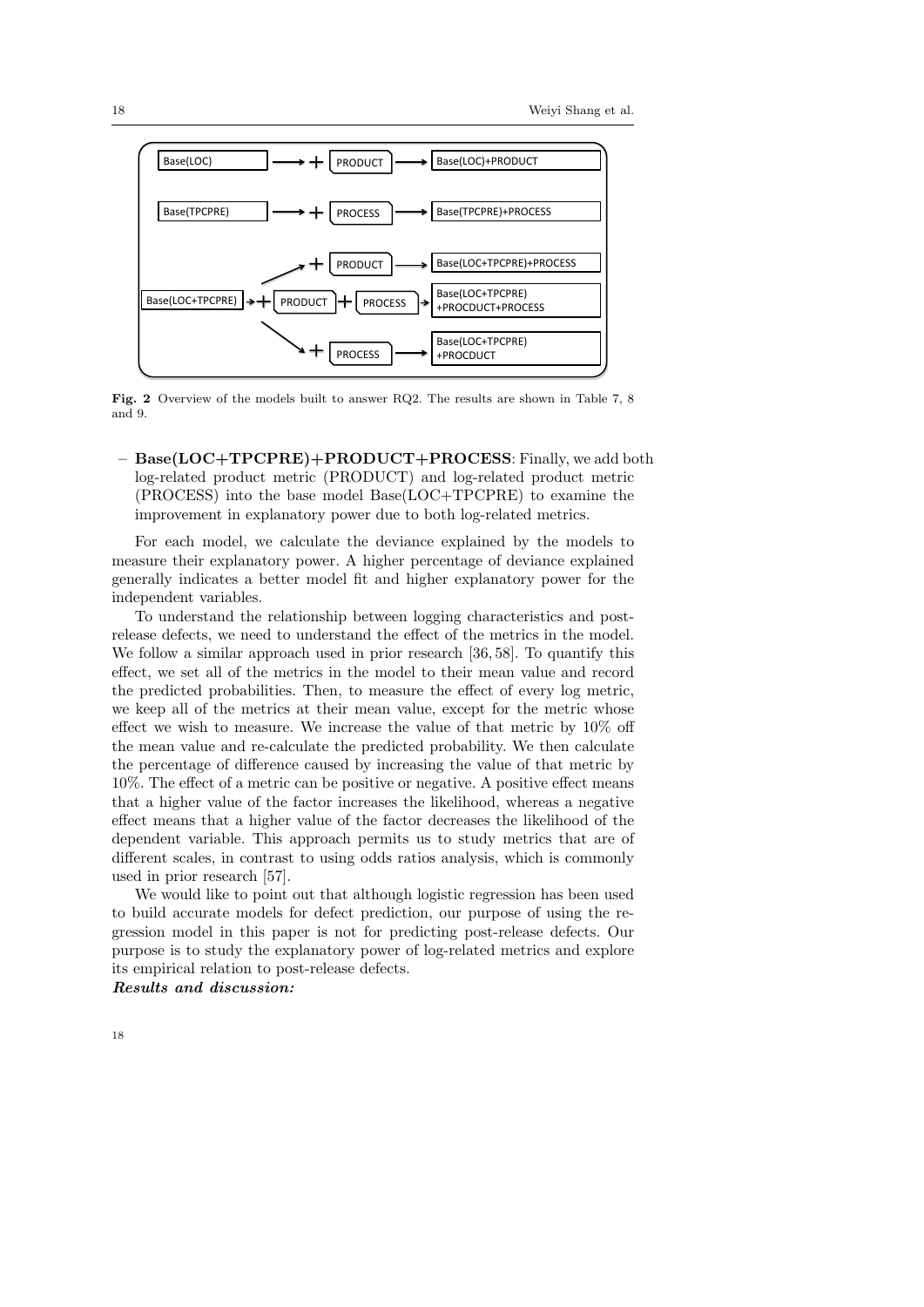|              |                   | Hadoop                                                                                                                                                                                                                                                                                                                 |                   |                   |
|--------------|-------------------|------------------------------------------------------------------------------------------------------------------------------------------------------------------------------------------------------------------------------------------------------------------------------------------------------------------------|-------------------|-------------------|
|              | 0.16.0            | 0.17.0                                                                                                                                                                                                                                                                                                                 | 0.18.0            | 0.19.0            |
| Base(LOC)    | 14.37             | 12.74                                                                                                                                                                                                                                                                                                                  | 3.23              | 8.14              |
| Base+PRODUCT | $15.85(+10\%)*$   | 12.76 $(+0\%)$                                                                                                                                                                                                                                                                                                         | $4.62(+43\%)$ **  | $9.7(19\%)$ ***   |
|              |                   |                                                                                                                                                                                                                                                                                                                        |                   |                   |
|              |                   | <b>JB</b> oss                                                                                                                                                                                                                                                                                                          |                   |                   |
|              | 3.0               | 3.2                                                                                                                                                                                                                                                                                                                    | 4.0               | 4.2               |
| Base(LOC)    | 5.26              | 5.67                                                                                                                                                                                                                                                                                                                   | 4.49              | 2.28              |
| Base+PRODUCT | $6.25(+19\%)$ *** | $6.41(+13\%)$ ***                                                                                                                                                                                                                                                                                                      | $4.93(+10\%)$ *** | $2.56(+12\%)$ *** |
|              | $*** -20.001$     | $*$ $\frac{1}{2}$ $\frac{1}{2}$ $\frac{1}{2}$ $\frac{1}{2}$ $\frac{1}{2}$ $\frac{1}{2}$ $\frac{1}{2}$ $\frac{1}{2}$ $\frac{1}{2}$ $\frac{1}{2}$ $\frac{1}{2}$ $\frac{1}{2}$ $\frac{1}{2}$ $\frac{1}{2}$ $\frac{1}{2}$ $\frac{1}{2}$ $\frac{1}{2}$ $\frac{1}{2}$ $\frac{1}{2}$ $\frac{1}{2}$ $\frac{1}{2}$ $\frac{1}{2$ |                   |                   |

Table 7 Deviance explained (%) improvement for product software metrics by logistic regression models.

 $p<0.01$ , \*  $p<0.05$ ,  $\lozenge$  p  $\leq 0.1$ 

Log-related metrics complement traditional metrics in explaining post-release defects. Table 7 shows the results of using lines of code (LOC) as the base model. We find that the log-related product metric (PRODUCT) provides statistically significant improvement in 7 out of the 8 studied releases. The log-related product metric (PRODUCT) provides up to 43% improvement in explanatory power over the Base (LOC) model.

Table 8 shows the results of using process metrics (TPCPRE) as the base model. In 5 out of 8 models, the log-related process metric (PROCESS) provides statistically significant ( $p < 0.05$ ) improvement. In particular, release 0.16.0 of Hadoop has the largest improvement (360%) over the base model.

Table 9 shows the results of using both product and process metrics in the base models. In all studied releases, except for release 0.17.0 of Hadoop, at least one log-related metric is statistically significant in enhancing the base model (in bold font). The log-related metrics provide up to 40% of the explanatory power of the traditional metrics.

Release 0.17.0 of Hadoop is the release where neither product nor process log-related metrics are significant. In that release, we noted that source code files with logs increased from 18% to 26% (see Table 3). Some logs may be added into defect-free source code files when there is such a large increase in logs. We performed an independent two-sample unpaired two-sided T-test to determine whether the average log-densities of source code files with postrelease defects was statistically different to the average log-densities of source code files without post-release defects. The p-value of the test is 0.22. Hence there is no statistical evidence to show that the log-densities of defect-prone and defect-free source code files differ in release 0.17.0 of Hadoop. We think this might be the reason that log-released product metrics do not have significant explanation power in Hadoop release 0.17.0.

Log-related metrics have a positive effect on the likelihood of post-release defects. In Table 10 we show the effect of the PRODUCT and PROCESS metrics on post-release defects. We measure effect by increasing the value of a metric by 10% from its mean value, while keeping all other metrics at their mean value in a model. We only discuss the effect of log-related metrics that are statistically significant in model Base(LOC+TPCPRE)+PRODUCT +PROCESS (shown in Table 9). The effects of log-related product metric

19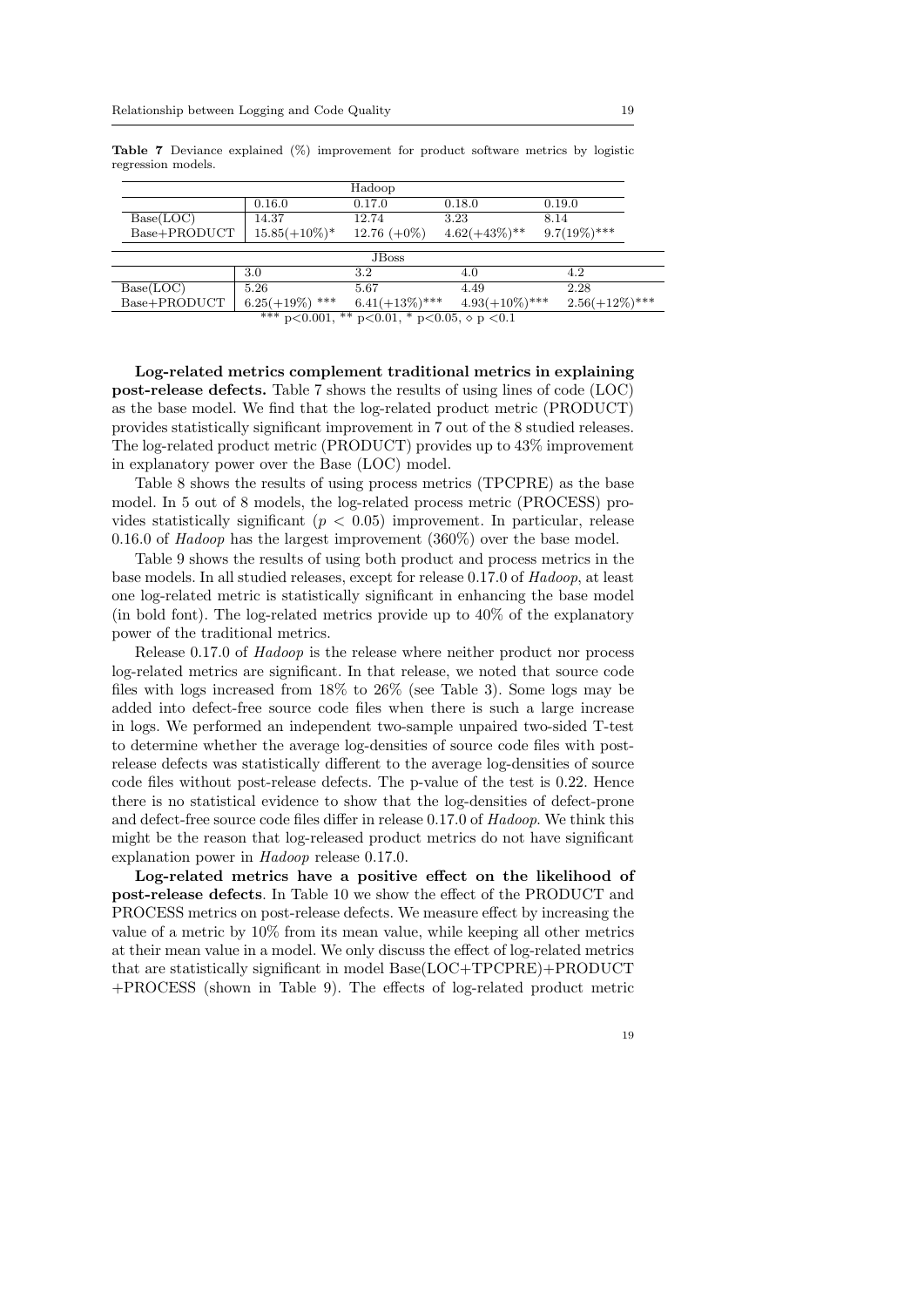| Hadoop                                           |                          |                   |                         |                   |  |  |
|--------------------------------------------------|--------------------------|-------------------|-------------------------|-------------------|--|--|
|                                                  | 0.16.0                   | 0.17.0            | 0.18.0                  | 0.19.0            |  |  |
| Base(TPCPRE)                                     | 2.49                     | 8.47              | 4.53                    | 2.44              |  |  |
| Base+PROCESS                                     | $11.47(+360\%)$ ***      | $8.55 (+1\%)$     | 5.09 $(+12\%) \diamond$ | $3.69(+51\%)$ *** |  |  |
|                                                  |                          |                   |                         |                   |  |  |
| <b>J</b> B <sub>oss</sub>                        |                          |                   |                         |                   |  |  |
|                                                  | 3.0<br>3.2<br>4.2<br>4.0 |                   |                         |                   |  |  |
| Base(TPCPRE)                                     | 10.38                    | 3.75              | 4.56                    | 2.37              |  |  |
| Base+PROCESS                                     | $10.55(+2\%) \diamond$   | $4.71(+26\%)$ *** | $4.83(+6\%)$ ***        | $2.73(+15\%)$ *** |  |  |
| *** p<0.001, ** p<0.01, * p<0.05, $\circ$ p <0.1 |                          |                   |                         |                   |  |  |

Table 8 Deviance explained (%) improvement for process software metrics by logistic regression models.

Table 9 Deviance explained (%) improvement using both product and process software metrics by logistic regression models. The values are shown in bold if the model "Base+PRDUCT+PROCESS" has at least one log metric statistically significantly.

| Hadoop                |                                                               |                   |                  |                   |  |  |  |
|-----------------------|---------------------------------------------------------------|-------------------|------------------|-------------------|--|--|--|
|                       | 0.16.0                                                        | 0.17.0            | 0.18.0           | 0.19.0            |  |  |  |
| Base(LOC+TPCPRE)      | 14.69                                                         | 13.34             | 5.3              | 8.32              |  |  |  |
| Base+PRODUCT          | $16.56(+13\%)$ **                                             | 13.34 $(+0\%)$    | $6.21 (+17%)$    | $9.84(+18\%)$ *** |  |  |  |
| Base+PROCESS          | $19.17(+30\%)$ **                                             | 13.4 $(+0\%)$     | $5.72 (+8\%)$    | $8.85(+6\%)*$     |  |  |  |
| Base+PRODUCT          | $20.5(+40\%)$                                                 | $13.42 (+1\%)$    | 6.36 $(+20\%)$   | $9.98(+20\%)$     |  |  |  |
| $+$ PROCESS           |                                                               |                   |                  |                   |  |  |  |
|                       |                                                               |                   |                  |                   |  |  |  |
|                       |                                                               | <b>JBoss</b>      |                  |                   |  |  |  |
|                       | 3.0                                                           | 3.2               | 4.0              | 4.2               |  |  |  |
| $Base (LOC + TPCPRE)$ | 12.09                                                         | 6.46              | 6.45             | 3.22              |  |  |  |
| Base+PRODUCT          | $12.79(+6\%)***$                                              | 6.98 $(+8\%)$ *** | 6.69 $(+4\%)$ ** | $3.34(+4\%)*$     |  |  |  |
| Base+PROCESS          | $12.09(+0\%)$                                                 | 6.94 $(+8\%)$ *** | $6.51~(+1\%)*$   | $3.41(+6\%)$ **   |  |  |  |
| Base+PRODUCT          | $12.93(+7%)$                                                  | $7.23 (+12\%)$    | 6.73 $(+4\%)$    | $3.47(+8\%)$      |  |  |  |
| $+$ PROCESS           |                                                               |                   |                  |                   |  |  |  |
|                       | *** $p<0.001$ , ** $p<0.01$ , * $p<0.05$ , $\diamond$ $p<0.1$ |                   |                  |                   |  |  |  |

(PRODUCT) are positive. Since log-related product metric (PRODUCT) is the combination of log density and average logging level, this result implies that more logging statements and/or a higher logging level lead to a higher probability of post-release defects. Table 10 shows that in all 4 releases where the log-related process metric (PROCESS) is statistically significant, the logrelated process metric (PROCESS) has a positive effect on defect proneness. The result shows that in some cases, developers change logs to monitor components that might be defect-prone. For example, in revision 226841 of Hadoop, developers enhanced the logging statement that tracks nodes in the machine cluster to determine the rationale for field failure of nodes in their cluster. Therefore, in some source code files, the more logs added and/or more defect fixes with log churns, the higher the probability that the source code file is defect-prone.

Summary: Log-related metrics complement traditional product and process metrics in explaining post-release defects. In particular, log-related product metrics contribute to an increased explanatory power in 7 out of 8 studied releases, and log-related process metrics contribute to an increased explanatory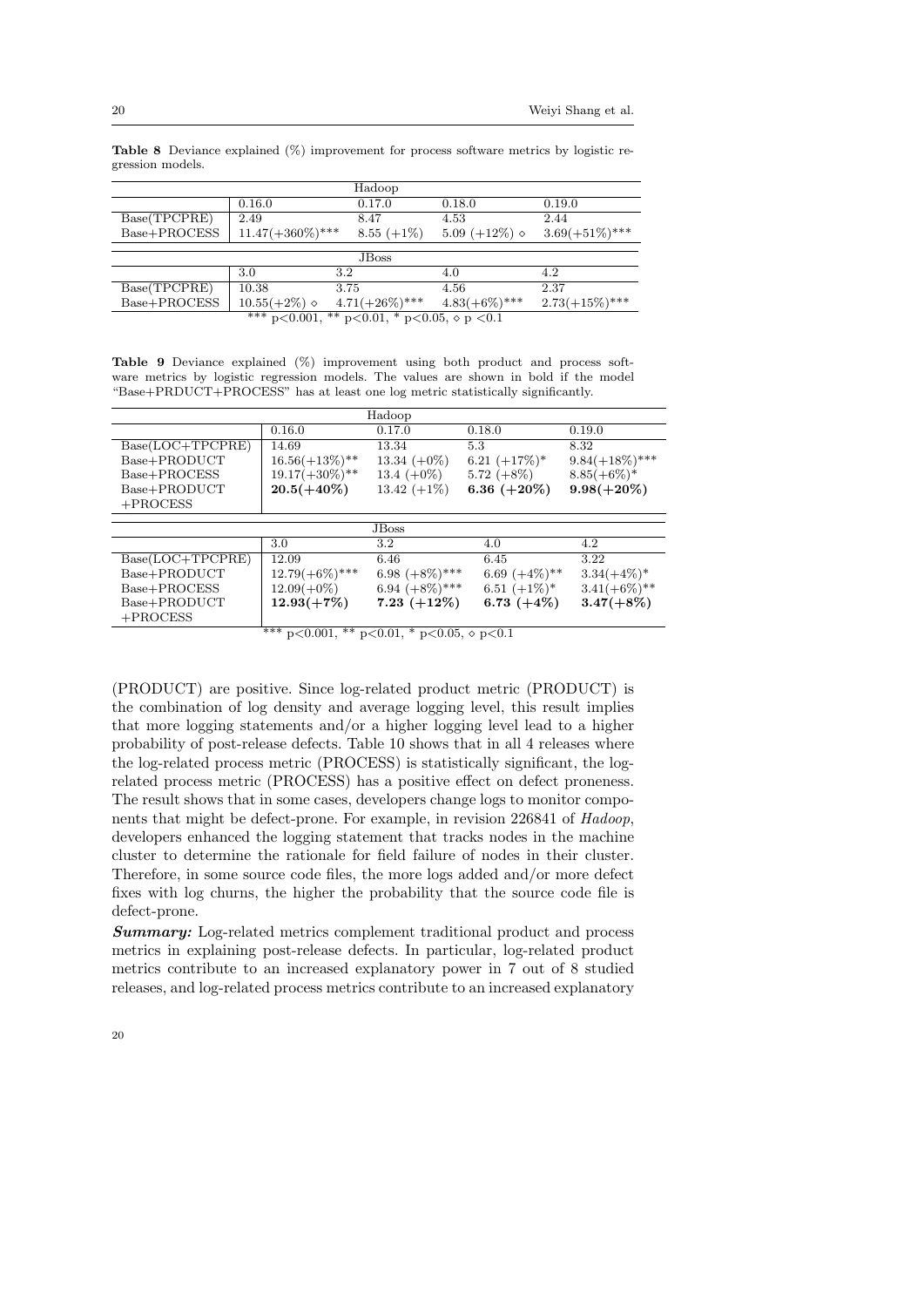Table 10 Effect of log-related metrics on post-release defects. Effect is measured by setting a metric to 110% of its mean value, while the other metrics are kept at their mean values. The bold font indicates that the metric is statistically significant in the Base(LOC+TPCPRE)+PRODUCT+PROCESS model.

| Hadoop         |         |          |         |         |  |  |  |
|----------------|---------|----------|---------|---------|--|--|--|
|                | 0.16.0  | 0.17.0   | 0.18.0  | 0.19.0  |  |  |  |
| PRODUCT        | $2.2\%$ | $-0.1\%$ | $1.9\%$ | $3.6\%$ |  |  |  |
| <b>PROCESS</b> | 2.5%    | $0\%$    | $0.3\%$ | 0.3%    |  |  |  |
|                |         |          |         |         |  |  |  |
| <b>JB</b> oss  |         |          |         |         |  |  |  |
|                | 3.0     | 3.2      | 4.0     | 4.2     |  |  |  |
| PRODUCT        | $1.8\%$ | $0.8\%$  | $0.7\%$ | 4.7%    |  |  |  |
| <b>PROCESS</b> | $-0.5%$ | $0.5\%$  | 0.1%    | 2.5%    |  |  |  |

power in 5 out of 8 studied releases. We also find that both log-related product and process metrics have positive effect on defect proneness.

Our results show that there exists a strong relationship between logging characteristics and code quality.

#### 7 Threats to Validity

 $\overline{a}$ 

✝

This section discusses the threats to the validity of our study. External Validity

Our study is performed on JBoss and Hadoop. Even though both subject systems have years of history and large user bases, more case studies on other platform software in other domains are needed to see whether our findings can be generalized. There are other types of software systems that make use of logs only while the system is under development. The logs are removed when the system is released. Even though such systems do not benefit from the field feedback through logs, logging is still a major approach in diagnosing and fixing defects. Our findings may generalize to such software systems. We plan to perform a study on logs of such types of systems.

#### Internal Validity

Our study is based on the version control repositories of the subject systems. The quality of the data contained in the repositories can impact the internal validity of our study.

Our analysis of the link between logs and defects cannot claim causal effects, as we are investigating correlations, rather than conducting impact studies. The explanative power of log-related metrics on post-release defects does not indicate that logs cause defects. Instead, it indicates the possibility of a relation that should be studied in depth through user studies.

The deviance explained in some of the models may appear low, however this is expected and should not impact the conclusions. One reason for such low deviance is that in a few releases, the percentage of source code files with defects are less than 30% [35, 67]. Moreover, only around 20% to 30% of the

☎

✆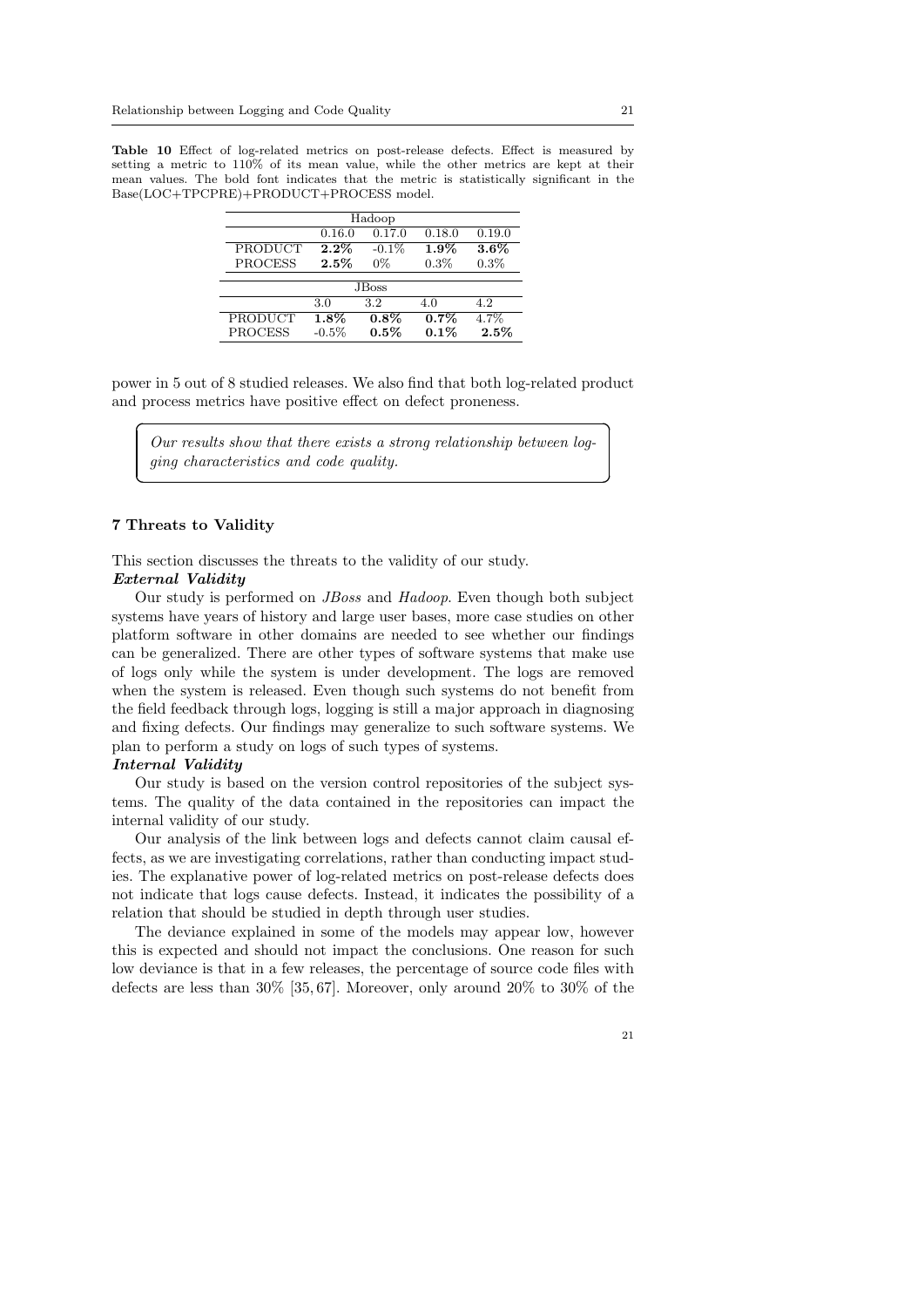source code files contain logging statements. The deviance explained can be increased by adding more variables to the model in RQ2, however we would need to deal with the interaction between the added variables.

#### Construct Validity

The heuristics to extract logging source code may not be able to extract every logging statement in the source code. However, since the case study systems use logging libraries to generate logs at runtime, the method in the logging statements are consistent. Hence, this heuristic will capture all the logging statements.

Our software defect data is based on the data produced by J-REX, a software evolution tool that generates high-level evolutionary source code change data. J-REX uses heuristics to identify defect-fixing changes. The results of this paper are dependent on the accuracy of the results from J-REX. We are confident in the results from J-REX as it implements the algorithm used previously by Hassan et al. [24] and Mockus et al. [37]. However, previous research shows that the mis-classified bug-fixing commits may introduce negative effects on the performance of prediction techniques on post-release defects [11]. We select a random sample of 337 and 366 files for Hadoop and JBoss, respectively. Only 14% and 2% of the files for Hadoop and JBoss are misclassified, respectively. Both random sample sizes achieve 95% confidence level with a 5% confidence interval [59]. We will leverage other approaches that identify bug-fixing commits, such as the data in the issue tracking systems, to perform additional case studies in our future work to further understand the relationship between logging characteristics and code quality. J-REX compares the abstract syntax trees between two consecutive code revisions. A modified logging statement is reported by J-REX as an added and a deleted logging statement. Such limitation of J-REX may result in inaccuracy of our metrics. We plan to leverage other techniques to extract the log-related metrics in our future case studies.

In addition, we find that on average, there is a logging statement for every 160 and 130 lines of source code for Hadoop and JBoss, respectively. A previous study by Yuan et al. [64] shows that the ratio between all source code and logging code is 30. We think the reason for such a discrepancy is that the log density metric (LOGD) defined in this paper uses the number of logging statements instead of lines of logging code, and the total lines of code instead of source lines of code. We calculated the ratio between total lines of code and number of logging statements for the four subject systems studied in prior research. We found that the ratios are 155, 146, 137 and 70 for Httpd, *Openssh, PostgreSQL* and *Squid,* respectively. Such ratios are similar to the ratios in our two studied systems. In this paper, we extract our log-related metrics from AST. We chose to use the AST so that we can accurately extract every invocation to a logging method. Hence due to this choice, we can only get the number of logging statements and not number of lines of logging code. We will compare the metric using the log density metric with the lines of logging code and source lines of code to our log density metric (LOGD) in future case studies.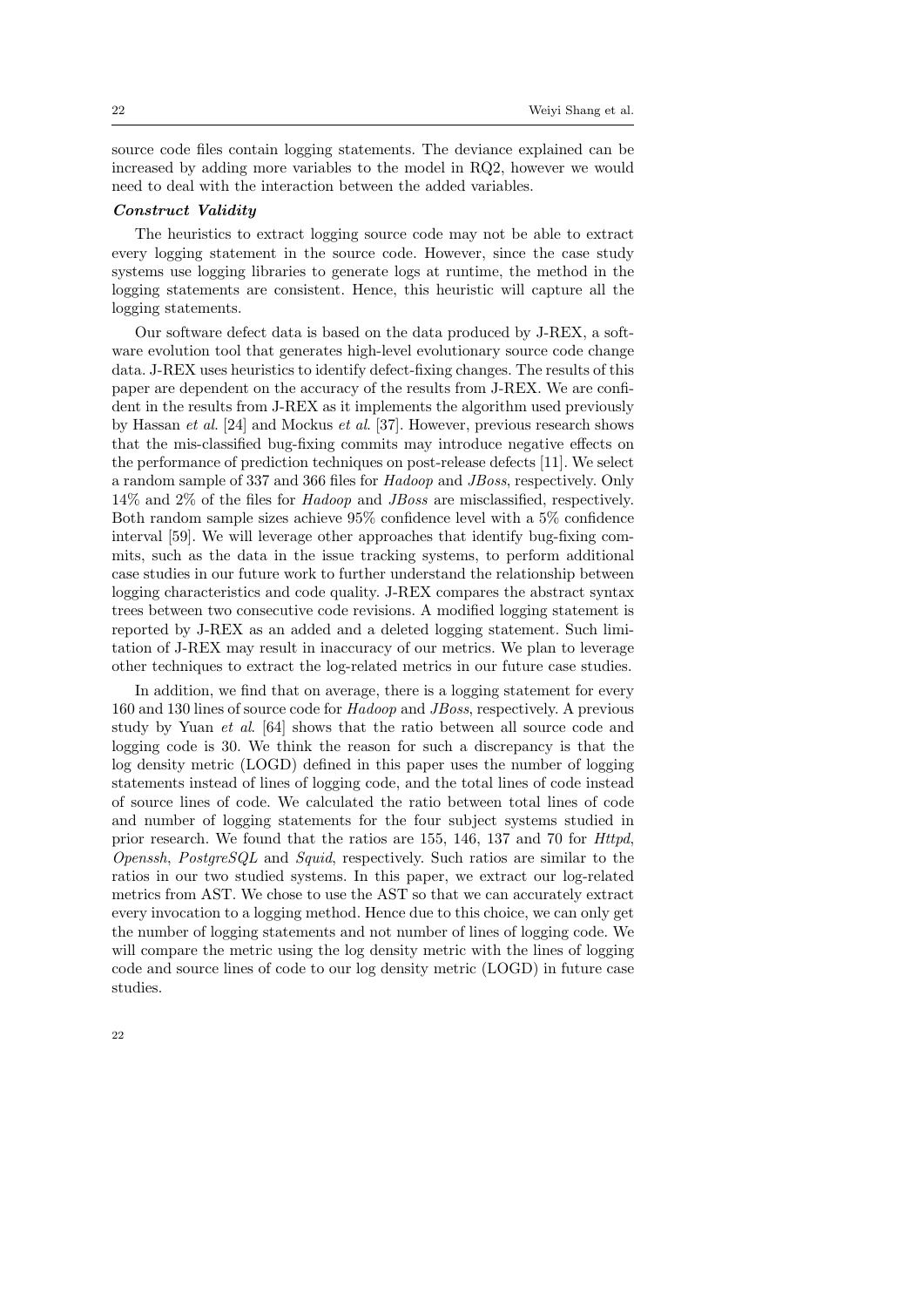The possibility of post-release defects can be correlated to many factors other than just logging characteristics, such as the complexity of code and pre-release defects. To reduce such a possibility, we included 3 control metrics (lines of code, pre-release defects, and prior changes) that are well known to be good predictors for post-release defects in our logistic regression model [39,42]. However, other factors may also have an impact on post-release defects. Future studies should build more complex models that consider these other factors.

Source code from different components of a system may have various characteristics. Logs may play different roles in components with different levels of importance. Value and importance of code is a crucial topic, yet it has been rarely investigated. However, this paper introduces a way to use logs as a proxy to investigate the role of different parts of the code.

## 8 Conclusion

Logging is one of the most frequently-employed approaches for diagnosing and fixing software defects. Logs are used to capture the concerns and doubts from developers as well as operators' needs for run-time information about the software. However, the relationship between logging characteristics and software quality has never been empirically studied before. This paper is a first attempt (to the best of our knowledge) to build an empirical link between logging characteristics and software defects. The highlights of our findings are:

- We found that source code files with logging statements have higher postrelease defect densities than those without logging statements.
- We found a positive correlation between source code files with log lines added by developers and source code files with post-release defects.
- We found that log-related metrics complement traditional product and process metrics in explaining post-release defects.

Our findings do not advocate the removal of logs that are a critical instrument used by developers to understand and monitor the field quality of their software. Instead, our findings suggest that software maintainers should allocate more preventive maintenance effort on source code files with more logs and log churn, since such source code files might be the ones where developers and operators may have more doubts and concerns, and hence are more defect prone.

#### References

- 1. Hadoop. Http://hadoop.apache.org
- 2. Jboss application server. Http://www.jboss.org/jbossas
- 3. Jbossprofiler. Https://community.jboss.org/wiki/JBossProfiler
- 4. Log4j. Http://logging.apache.org/log4j/1.2/
- 5. Summary of sarbanes-oxley act of 2002. Http://www.soxlaw.com/

23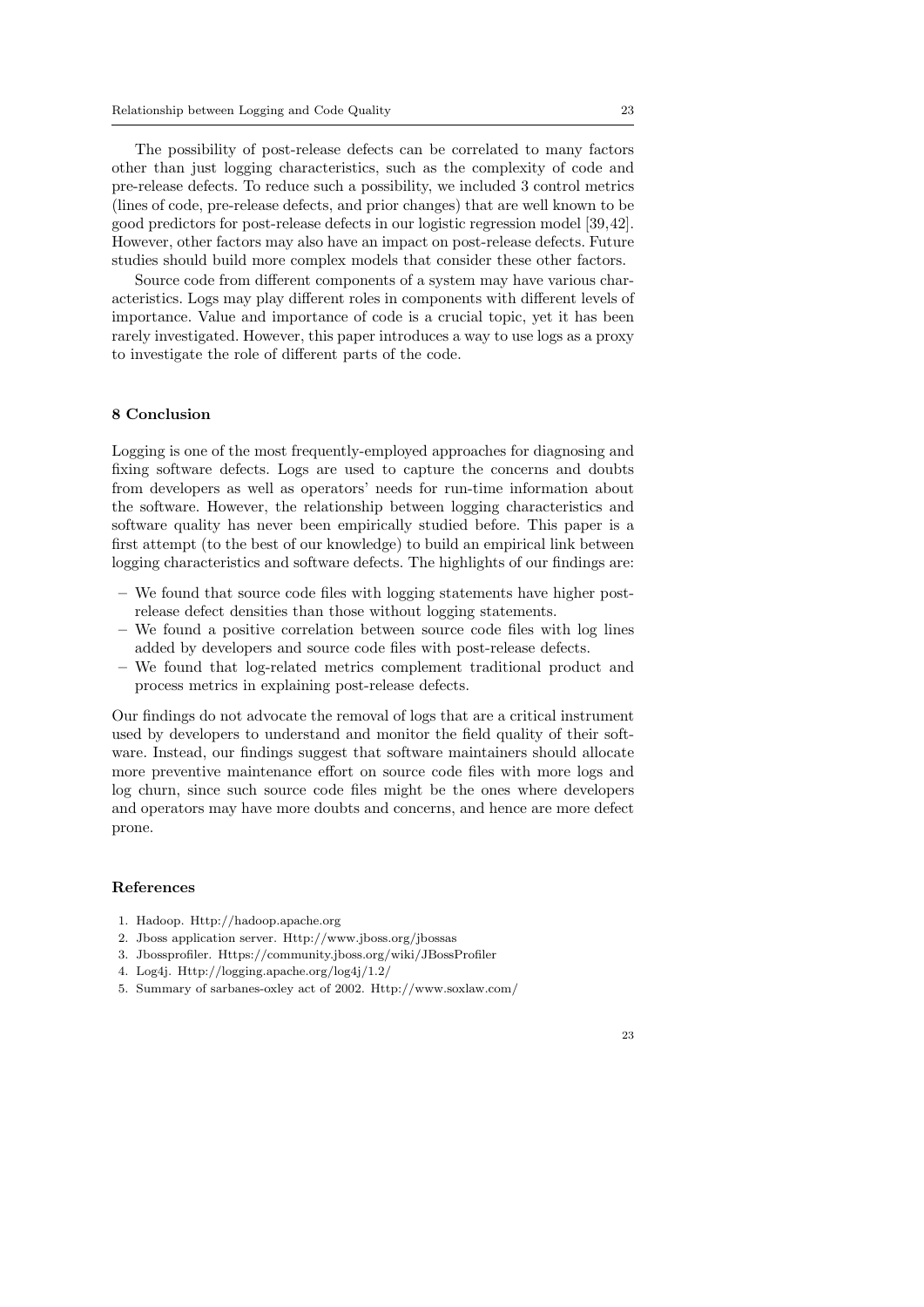- 6. Bacchelli, A., D'Ambros, M., Lanza, M.: Are popular classes more defect prone? In: FASE '10: Proceedings of the 13th international conference on Fundamental Approaches to Software Engineering, pp. 59–73. Springer-Verlag, Berlin, Heidelberg (2010)
- 7. Barbour, L., Khomh, F., Zou, Y.: Late propagation in software clones. In: ICSM 2011: Proceedings of the 27th IEEE International Conference on Software Maintenance, pp. 273 –282 (2011)
- 8. Beschastnikh, I., Brun, Y., Schneider, S., Sloan, M., Ernst, M.D.: Leveraging existing instrumentation to automatically infer invariant-constrained models. In: ESEC/FSE '11: Proceedings of the 19th ACM SIGSOFT symposium and the 13th European conference on Foundations of software engineering, pp. 267–277. ACM, New York, NY, USA (2011)
- 9. Bettenburg, N., Hassan, A.: Studying the impact of social interactions on software quality. Empirical Software Engineering 18(2), 375–431 (2013)
- 10. Bettenburg, N., Hassan, A.E.: Studying the impact of social structures on software quality. In: ICPC '10: Proceedings of the 18th International Conference on Program Comprehension, pp. 124–133. IEEE Computer Society, Washington, DC, USA (2010)
- 11. Bird, C., Bachmann, A., Aune, E., Duffy, J., Bernstein, A., Filkov, V., Devanbu, P.: Fair and balanced?: bias in bug-fix datasets. In: ESEC/FSE '09: Proceedings of the the 7th joint meeting of the European software engineering conference and the ACM SIGSOFT symposium on The foundations of software engineering, pp. 121–130. ACM, New York, NY, USA (2009)
- 12. Blei, D.M., Ng, A.Y., Jordan, M.I.: Latent dirichlet allocation. J. Mach. Learn. Res. 3, 993–1022 (2003)
- 13. Cataldo, M., Mockus, A., Roberts, J.A., Herbsleb, J.D.: Software dependencies, work dependencies, and their impact on failures. IEEE Transaction on Software Engineering 35, 864–878 (2009)
- 14. Chen, T.H., Thomas, S.W., Nagappan, M., Hassan, A.E.: Explaining software defects using topic models. In: MSR, pp. 189–198. IEEE (2012)
- 15. Dean, J., Ghemawat, S.: Mapreduce: simplified data processing on large clusters. Commun. ACM 51(1), 107–113 (2008)
- 16. Fenton, N., Neil, M.: A critique of software defect prediction models. Software Engineering, IEEE Transactions on 25(5), 675–689 (1999)
- 17. Gilstrap, B.R.: An introduction to the java logging api (2002)
- 18. Graham, R., Woodall, T., Squyres, J.: The Practice of Programming (2006)
- 19. Graves, T.L., Karr, A.F., Marron, J., Siy, H.: Predicting fault incidence using software change history. IEEE Transactions on Software Engineering 26(7), 653–661 (2000)
- 20. Graves, T.L., Karr, A.F., Marron, J.S., Siy, H.: Predicting fault incidence using software change history. IEEE Transaction on Software Engineering 26, 653–661 (2000)
- 21. Hall, T., Beecham, S., Bowes, D., Gray, D., Counsell, S.: A systematic literature review on fault prediction performance in software engineering. Software Engineering, IEEE Transactions on 38(6), 1276–1304 (2012)
- 22. Harrell, F.: Regression Modeling Strategies With Applications to Linear Models, Logistic Regression, and Survival Analysis. Springer (2001)
- 23. Hassan, A.E.: Mining software repositories to assist developers and support managers. Ph.D. thesis, University of Waterloo (2005)
- 24. Hassan, A.E.: Automated classification of change messages in open source projects. In: SAC '08: Proceedings of the 2008 ACM symposium on Applied computing, pp. 837–841. ACM, New York, NY, USA (2008)
- 25. Hassan, A.E.: Predicting faults using the complexity of code changes. In: ICSE '09: Proceedings of the 2009 IEEE 31st International Conference on Software Engineering, pp. 78–88. IEEE Computer Society, Washington, DC, USA (2009)
- 26. Herraiz, I., Hassan, A.: Beyond lines of code: Do we need more complexity metrics? In: A. Oram, G. Wilson (eds.) Making Software: What Really Works, and Why We Believe It? OReilly Media (2010)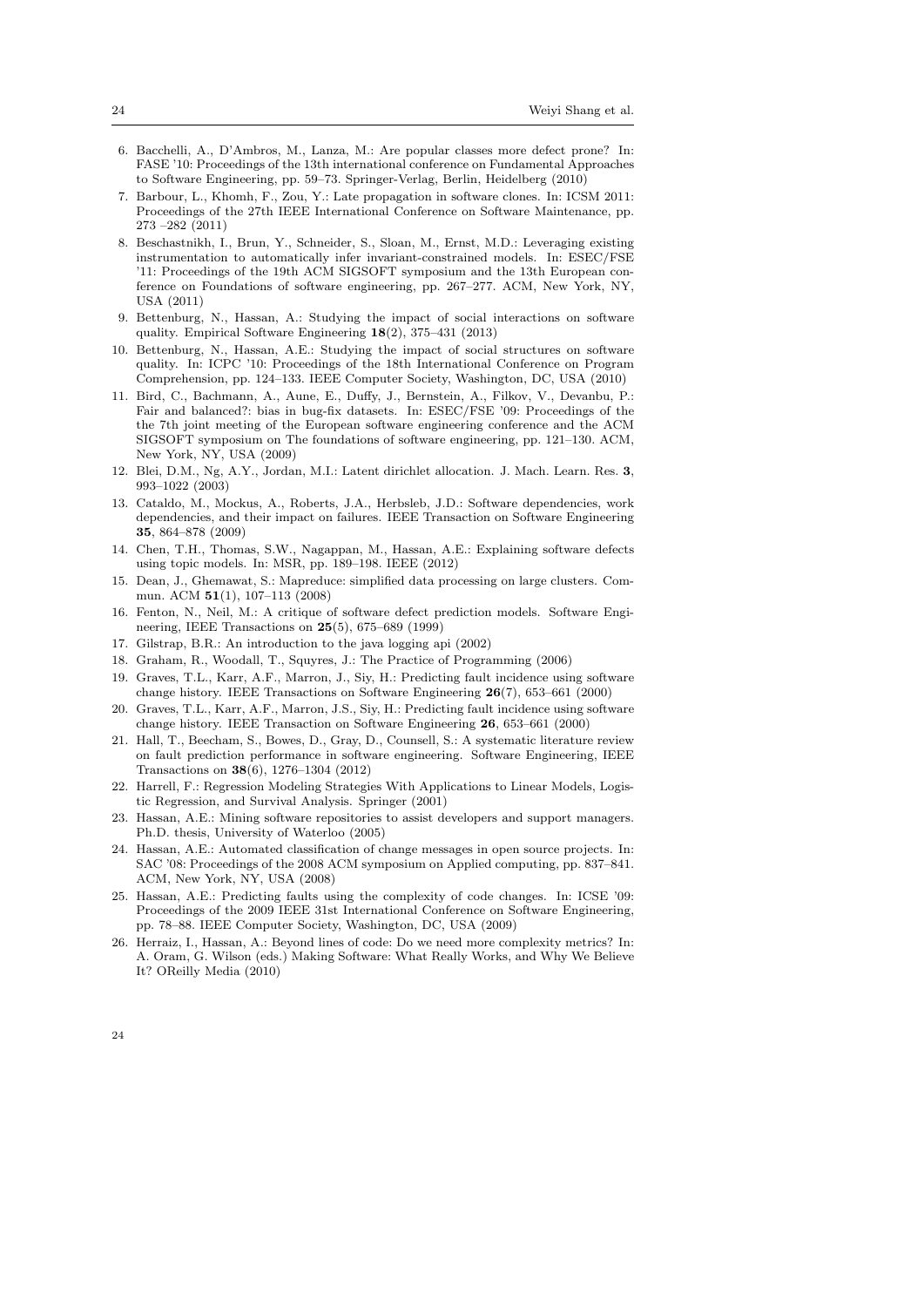- 27. Ibrahim, W.M., Bettenburg, N., Adams, B., Hassan, A.E.: On the relationship between comment update practices and software bugs. Journal of Systems and Software 85(10), 2293–2304 (2012)
- 28. Ihaka, R., Gentleman, R.: R: a language for data analysis and graphics. Journal of computational and graphical statistics pp. 299–314 (1996)
- 29. Jackson, J., Wiley, J.: A user's guide to principal components, vol. 19. Wiley Online Library (1991)
- 30. Jiang, W., Hu, C., Pasupathy, S., Kanevsky, A., Li, Z., Zhou, Y.: Understanding customer problem troubleshooting from storage system logs. In: FAST '09: Proccedings of the 7th conference on File and storage technologies, pp. 43–56. USENIX Association, Berkeley, CA, USA (2009)
- 31. Jiang, Z.M., Hassan, A.E., Hamann, G., Flora, P.: Automatic identification of load testing problems. In: ICSM '08: Proc. of 24th IEEE International Conference on Software Maintenance, pp. 307–316. IEEE, Beijing, China (2008)
- 32. Jiang, Z.M., Hassan, A.E., Hamann, G., Flora, P.: Automated performance analysis of load tests. In: ICSM '09: Proc. of the 25th IEEE International Conference on Software Maintenance, pp. 125–134. IEEE, Edmonton, Alberta, Canada (2009)
- 33. Liu, Y., Poshyvanyk, D., Ferenc, R., Gyimothy, T., Chrisochoides, N.: Modeling class cohesion as mixtures of latent topics. In: ICSM 2009: Proceedings of the 2009 IEEE International Conference on Software Maintenance., pp. 233–242 (2009)
- 34. Meneely, A., Williams, L., Snipes, W., Osborne, J.: Predicting failures with developer networks and social network analysis. In: SIGSOFT '08/FSE-16: Proceedings of the 16th ACM SIGSOFT International Symposium on Foundations of software engineering, SIGSOFT '08/FSE-16, pp. 13–23. ACM, New York, NY, USA (2008)
- 35. Menzies, T., Greenwald, J., Frank, A.: Data mining static code attributes to learn defect predictors. Software Engineering, IEEE Transactions on 33(1), 2–13 (2007)
- 36. Mockus, A.: Organizational volatility and its effects on software defects. In: FSE '10: Proc. of the 18th ACM SIGSOFT International Symp. on Foundations of software engineering, pp. 117–126. ACM, New York, NY, USA (2010)
- 37. Mockus, A., Votta, L.G.: Identifying reasons for software changes using historic databases. In: ICSM '00: Proceedings of the International Conference on Software Maintenance, pp. 120–. IEEE Computer Society, Washington, DC, USA (2000)
- 38. Mockus, A., Weiss, D.M.: Predicting risk of software changes. Bell Labs Technical Journal 5, 169–180 (2000)
- 39. Moser, R., Pedrycz, W., Succi, G.: A comparative analysis of the efficiency of change metrics and static code attributes for defect prediction. In: ICSE 2008: Proceedings of the 30th international conference on Software engineering, pp. 181–190. ACM, New York, NY, USA (2008)
- 40. Nagappan, N., Ball, T.: Use of relative code churn measures to predict system defect density. In: ICSE '05: Proc. of the 27th international conference on Software engineering, pp. 284–292. ACM, New York, NY, USA (2005)
- 41. Nagappan, N., Ball, T.: Using software dependencies and churn metrics to predict field failures: An empirical case study. In: ESEM '07: Proceedings of the First International Symposium on Empirical Software Engineering and Measurement, pp. 364–373. IEEE Computer Society, Washington, DC, USA (2007)
- 42. Nagappan, N., Ball, T., Zeller, A.: Mining metrics to predict component failures. In: ICSE '06: Proceedings of the 28th international conference on Software engineering, pp. 452–461. ACM, New York, NY, USA (2006)
- 43. Nguyen, T.H.D., Adams, B., Hassan, A.E.: Studying the impact of dependency network measures on software quality. In: ICSM '10: Proceedings of the 2010 IEEE International Conference on Software Maintenance, pp. 1–10. IEEE Computer Society, Washington, DC, USA (2010)
- 44. Nguyen, T.T., Nguyen, T.N., Phuong, T.M.: Topic-based defect prediction (nier track). In: ICSE '11: Proceedings of the 33rd International Conference on Software Engineering, pp. 932–935. ACM, New York, NY, USA (2011)

25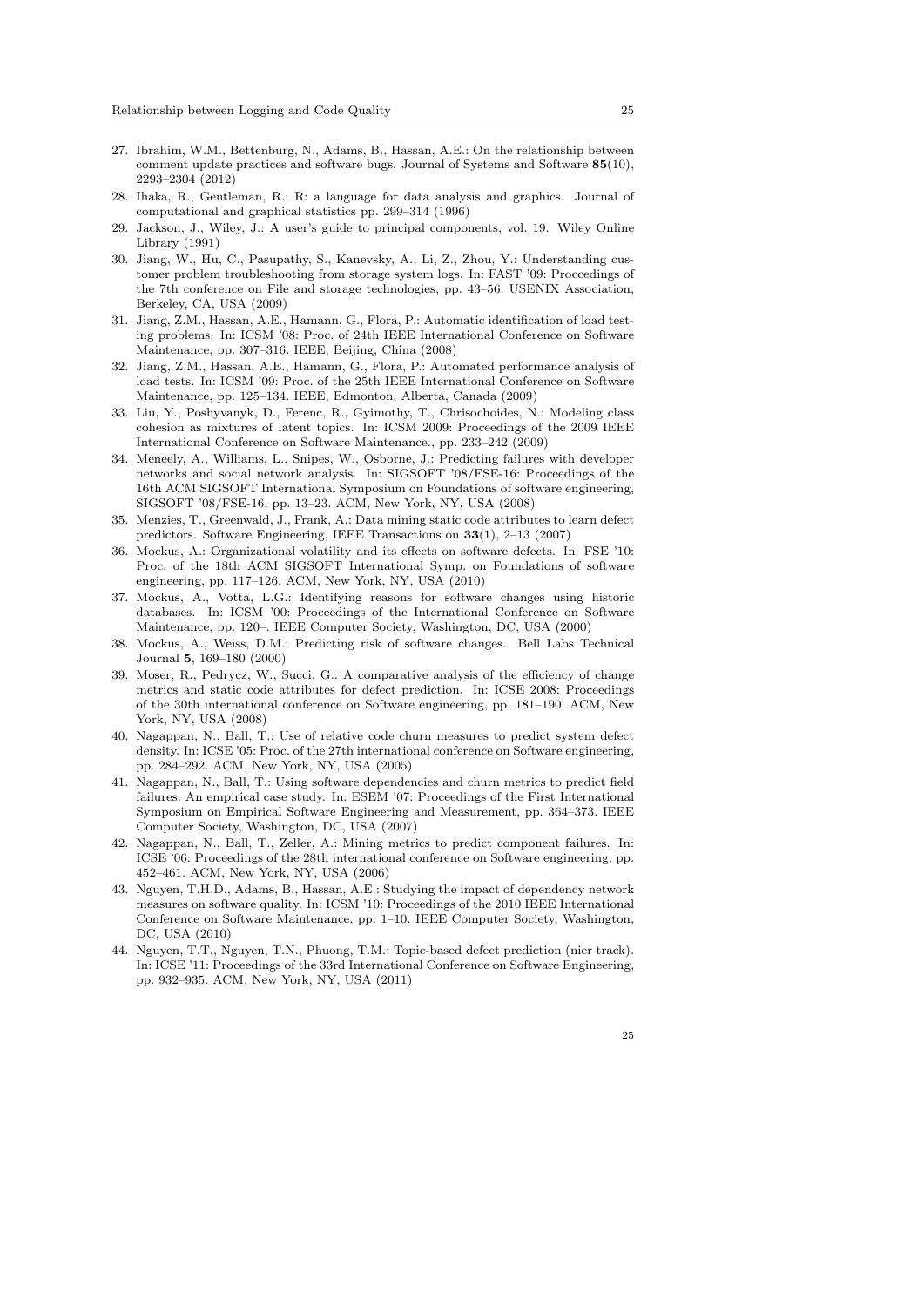- 45. Ohlsson, N., Alberg, H.: Predicting fault-prone software modules in telephone switches. IEEE Trans. Softw. Eng. 22, 886–894 (1996)
- 46. Pinzger, M., Nagappan, N., Murphy, B.: Can developer-module networks predict failures? In: SIGSOFT '08/FSE-16: Proceedings of the 16th ACM SIGSOFT International Symposium on Foundations of software engineering, pp. 2–12. ACM, New York, NY, USA (2008)
- 47. Posnett, D., D'Souza, R., Devanbu, P., Filkov, V.: Dual ecological measures of focus in software development. In: ICSE '13: Proceedings of the 2013 International Conference on Software Engineering, pp. 452–461. IEEE Press, Piscataway, NJ, USA (2013)
- 48. Rabkin, A., Katz, R.: Chukwa: a system for reliable large-scale log collection. In: LISA'10: Proc. of the 24th international conference on Large installation system administration, pp. 1–15. USENIX, Berkeley, CA, USA (2010)
- 49. Rahman, F., Devanbu, P.: Ownership, experience and defects: a fine-grained study of authorship. In: ICSE '11: Proceedings of the 33rd International Conference on Software Engineering, pp. 491–500. ACM, New York, NY, USA (2011)
- 50. Rahman, F., Devanbu, P.: How, and why, process metrics are better. In: ICSE '13: Proceedings of the 2013 International Conference on Software Engineering, pp. 432– 441. IEEE Press, Piscataway, NJ, USA (2013)
- 51. Seaman, C.B., Shull, F., Regardie, M., Elbert, D., Feldmann, R.L., Guo, Y., Godfrey, S.: Defect categorization: making use of a decade of widely varying historical data. In: ESEM '08: Proceedings of the Second ACM-IEEE international symposium on Empirical software engineering and measurement, pp. 149–157. ACM, New York, NY, USA (2008)
- 52. Shang, W., Jiang, Z.M., Adams, B., Hassan, A.E.: MapReduce as a General Framework to Support Research in Mining Software Repositories (MSR). In: MSR '09: Proceedings of 6th IEEE International Working Conference on Mining Software Repositories, pp. 21–30 (2009)
- 53. Shang, W., Jiang, Z.M., Adams, B., Hassan, A.E., Godfrey, M.W., Nasser, M., Flora, P.: An exploratory study of the evolution of communicated information about the execution of large software systems. In: WCRE 2011: Proceedings of the 2011 18th Working Conference on Reverse Engineering, pp. 335–344. IEEE Computer Society, Washington, DC, USA (2011)
- 54. Shang, W., Jiang, Z.M., Adams, B., Hassan, A.E., Godfrey, M.W., Nasser, M., Flora, P.: An exploratory study of the evolution of communicated information about the execution of large software systems. In: WCRE '11: Proceedings of the 2011 18th Working Conference on Reverse Engineering, pp. 335–344. IEEE Computer Society, Washington, DC, USA (2011)
- 55. Shang, W., Jiang, Z.M., Adams, B., Hassan, A.E., Godfrey, M.W., Nasser, M., Flora, P.: An exploratory study of the evolution of communicated information about the execution of large software systems. Journal of Software: Evolution and Process pp.  $n/a-n/a$  (2013)
- 56. Shihab, E.: An exploration of challenges limiting pragmatic software defect prediction. Ph.D. thesis, Queen's University (2012)
- 57. Shihab, E., Jiang, Z.M., Ibrahim, W.M., Adams, B., Hassan, A.E.: Understanding the impact of code and process metrics on post-release defects: a case study on the eclipse project. In: ESEM '10: Proc. of the 2010 ACM-IEEE Int. Symposium on Empirical Software Engineering and Measurement, pp. 4:1–4:10. ACM, New York, NY, USA (2010)
- 58. Shihab, E., Mockus, A., Kamei, Y., Adams, B., Hassan, A.E.: High-impact defects: a study of breakage and surprise defects. In: ESEC/FSE '11: Proc. of the 19th ACM SIGSOFT symp. and the 13th Euro. conf. on Foundations of software engineering, pp. 300–310. ACM, NY, USA (2011)
- 59. Smithson, M.: Confidence Intervals. Sage Publications, Thousand Oaks, CA, USA (2003)
- 60. Tan, J., Pan, X., Kavulya, S., Gandhi, R., Narasimhan, P.: Salsa: analyzing logs as state machines. In: WASL'08: Proceedings of the 1st USENIX conference on Analysis